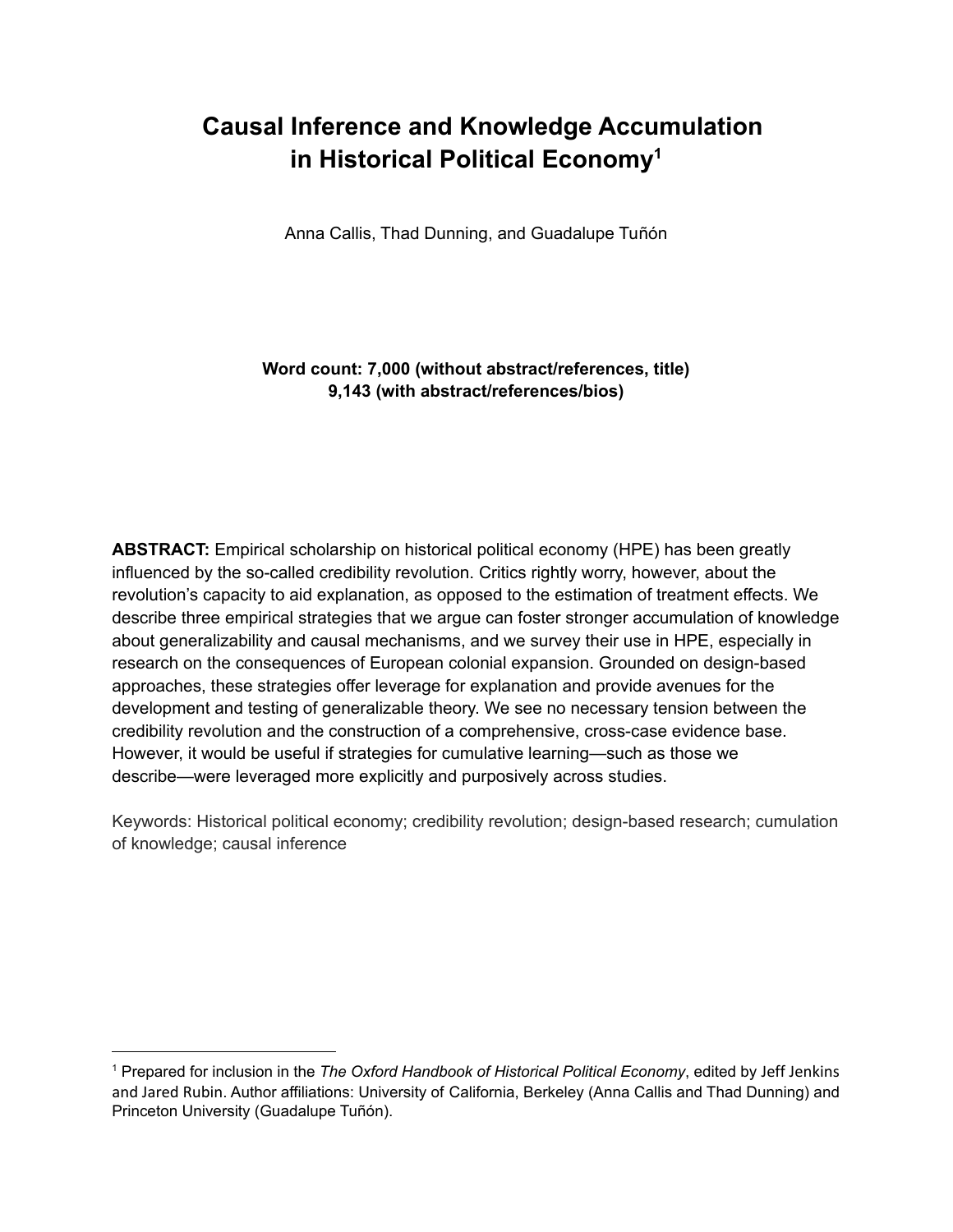Empirical research on historical political economy (HPE) has been transformed over recent decades by what is sometimes called the "design-based" turn. Historical natural experiments, instrumental-variables, and regression-discontinuity designs, and especially different varieties of difference-in-differences methods are the workhorses of much contemporary research on politics and economics in historical settings. <sup>2</sup> For many quantitatively oriented scholars, these methods have replaced a previous reliance on the selection-on-observables assumptions made in applications of multivariate regression and related approaches. These days, claims to valid causal inference in quantitative work often rely on some plausible as-if random assignment to a treatment variable or some means of testing key identifying assumptions, for example, through placebo tests.<sup>3</sup> The so-called "credibility revolution" appears firmly established in HPE: the revolutionaries are practically retirees. 4

Yet many scholars voice unease—we think rightly—about what design-based empirical research can contribute to our general knowledge of historical political economy. Sometimes, this discomfort is cast in terms not only of a paucity of theory but also in terms of the kinds of theory that a focus on as-if random assignment can test. Rozenas (2021), for example, suggests that prioritizing the role of as-if random for empirical assessment may give pride of place to contingent factors as key causes in quantitative HPE. Yet the treatments that may really matter for outcomes about which we care may be sticky, very non-random, and quite difficult to manipulate. Other times, the worry is more about the difficulty of extrapolating findings beyond the particular design features that allow for credible design-based causal inference in specific, sometimes apparently idiosyncratic, settings. Gailmard (2021a, b), for instance, argues that achieving the important goal of extrapolation from empirical findings in a particular case depends, first, on theory and second, often on "weaker" methods relying mainly on selection-on-observables assumptions. Yet, if theory and those weaker methods are sufficient for extrapolation to a new case, he argues, then they may be sufficient for inference in the original setting in which the design-based method was used—casting some doubt on the utility or inferential priority granted to the tools of the credibility revolution in the first place.

These concerns about the contributions of design-based methods are multifaceted.<sup>5</sup> As a whole, though, we think they often relate to the capacity of the credibility revolution to generate *cumulative learning*, also known as the accumulation of knowledge. By this, we mean valid, useful, or correct insights, e.g. about the working of the social and political world, that build on or depend on one another, often (though not always) across distinct studies conducted by different researchers.<sup>6</sup> While internal validity is a key part of learning, two other dimensions of causal assessment seem especially critical: (i) the *generalizability* of causal claims and findings; and (ii) evidence on the *mechanisms* that connect causes to effects. These topics are not identical, but

<sup>&</sup>lt;sup>2</sup> See, e.g. Angrist and Krueger (2001); Diamond and Robinson (2010); Cantoni and Yuchtman (2021); or Valencia Caicedo (2021). For reviews of other important approaches employed in HPE, see Gailmard (this volume) and Bateman and Teele (2020).

<sup>3</sup> On placebo tests, see e.g. Eggers et al. (2022).

<sup>4</sup> On the revolution and the revolutionaries, see Angrist and Pischke (2010).

<sup>&</sup>lt;sup>5</sup> The utility of these methods is the subject of longstanding debates in both political science and economics; see e.g. Deaton (2010), Imbens (2010), and Angrist and Pischke (2010).

 $6$  For discussion and definitions, see e.g. Mahoney (2003); Dunning et al. (2019); or Callis et al. (2022).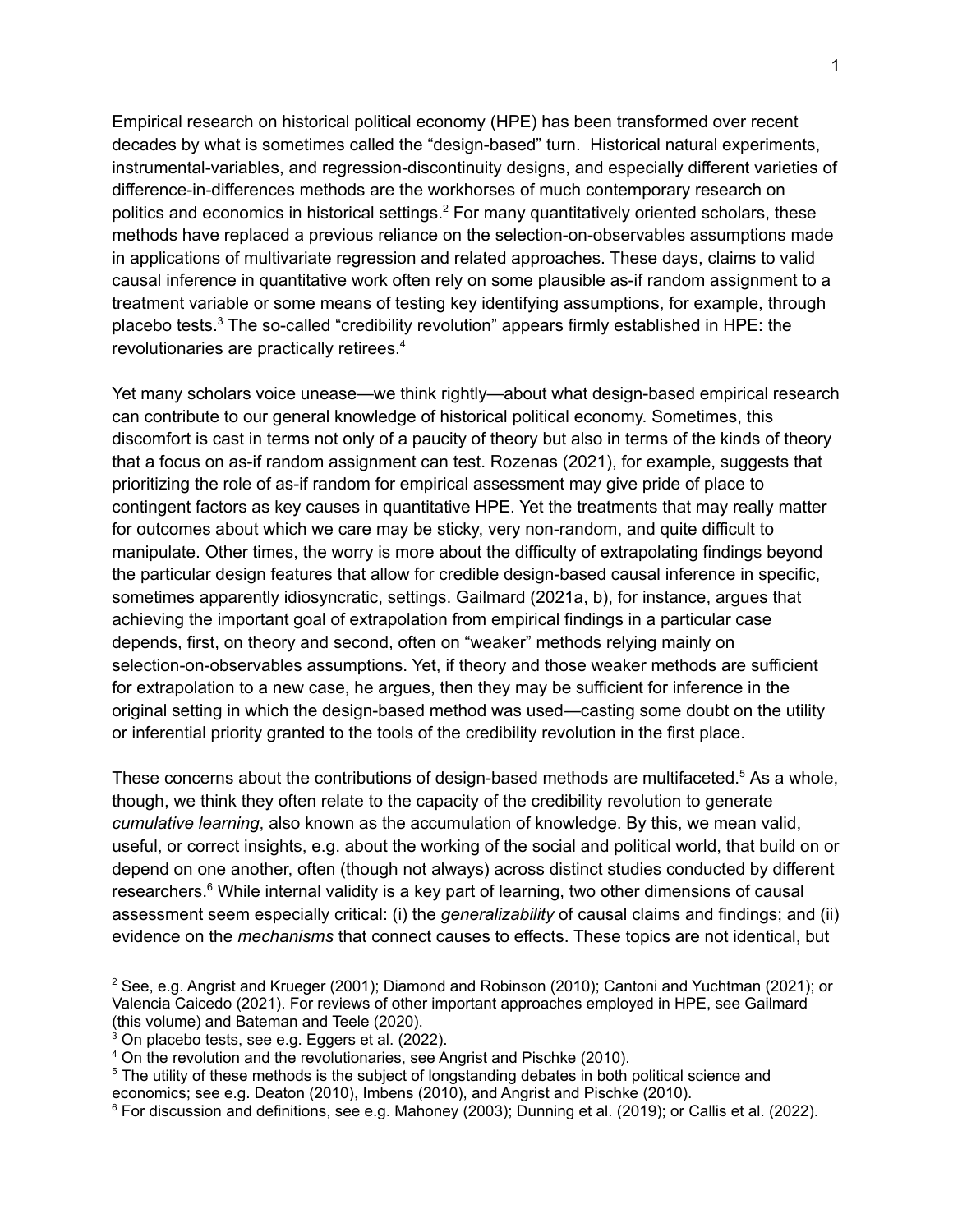they are certainly related. As many philosophers of science have underscored, mechanisms can be critical for generalizability. For example, knowing the mechanism that led cause X to produce effect Y in context A shapes expectations about whether we would expect a similar effect in context B, where the key mechanism may or may not be operative (Cartwright and Hardie 2012). We do not presume that cumulative learning is always the key goal of HPE; sometimes, assessing treatment effects in a particular case or historical event, by means of a single discrete study, is highly valuable. For political scientists and economists, though, the accumulation of generalizable knowledge about mechanisms does often appear critical, so we take this as a central, if sometimes implicit, goal.

To the extent that cumulative learning is the—or an important—goal for HPE, key issues seem to revolve around (a) whether or to what extent any empirical method can aid the accumulation of knowledge about generalizability and mechanism; and (b) how well design-based methods for causal inference can do this, relative to other tools. Our goal in this chapter is to engage these questions. For (a), we highlight the general difficulties of assessing generalizability and mechanism, whatever the method. The challenge of cumulative learning about generalizability or mechanism is not an obvious function of method, however. Sometimes, the seeming advantages of "selection-on-observables" types of methods is only apparent.

This takes us to (b). While there are important challenges to cumulative learning from design-based approaches, we highlight the useful, if necessarily limited, routes to generalizability and mechanism that can be—and increasingly have been—achieved using methods associated with the credibility revolution. We lay out several strategies for knowledge accumulation about generalizability and mechanism and show how they have or can be leveraged, implicitly or explicitly, in historical political economy. However, we also argue that greater explicit attention to these goals in the design and interpretation of studies would aid cumulative learning. We consider especially research on European colonialism and the global expansion of the West, including work on the slave trade, extractive institutions of forced labor, and modes of colonial rule (e.g. indirect vs. direct), as well as related questions about the impacts of missionary activity. Across these different areas, scholars have addressed questions of generalizability by using related designs to examine similar questions in different contexts. The comparison of findings from related studies with similar treatments and different outcomes, or with variation in classes of a treatment variable, can also shed light on operative mechanisms. Moreover, the credible evidence base is critical for developing, disciplining and validating generalizable theory and thus can provide a route to knowledge accumulation.

To clarify our earlier "we think rightly" in this chapter's second paragraph: we think that critics are correct to raise concerns. Yet we also think the challenge of assessing generalizability and mechanism is substantial, whatever the empirical method and whatever the theoretical focus. Theory can narrow the range of plausible mechanisms consistent with an empirical finding; but we think it is critical for an empirical field such as HPE to consider and advance empirical routes to generalizability and mechanism. Our point is not to suggest that the modes of cumulative learning we highlight represent the only or even always best route to cumulative learning. Our goal, however, is to highlight how the apparently stark conflict between achieving internal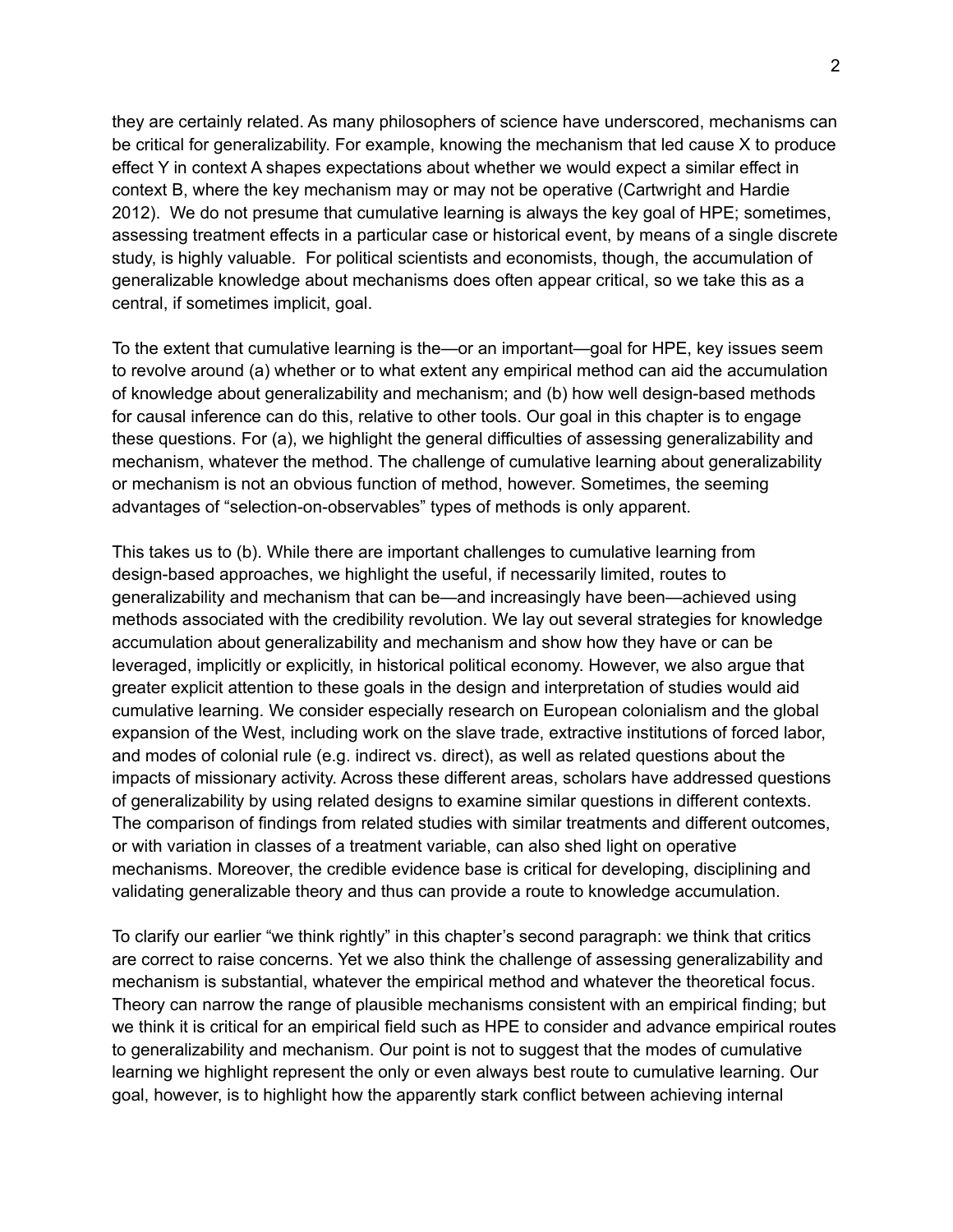validity in particular contexts using design-based methods and understanding of generalizability and mechanism can be overstated. Greater attention to generalizability and the ways in which different studies may replicate and build on one another can help to soften the tradeoffs between internal and external validity, or between the estimation of treatment effects and the understanding of mechanisms. This can foster more useful knowledge accumulation.

### **THE CREDIBILITY REVOLUTION, GENERALIZABILITY AND MECHANISMS**

Cumulative learning about generalizability and mechanism may not always be the explicit or even the implicit goal of historical political economy. Even where scholars care about generalizable lessons, assessing the validity of inferences about causal relations in a particular case or event may rightly take priority. If we are not even right about the historical consequences of the Glorious Revolution—to take just one example—then extrapolating lessons about the effects of parliamentary checks on royal authority for investment, government borrowing, or economic development in general might seem besides the point.<sup>7</sup>

Yet, there are many reasons that HPE as a field focuses or should focus on generalizability and mechanism. Whether empirical work is seen as an avenue for developing new theoretical insights or as a means for testing theory, the question of how findings apply beyond the setting at hand is often implicit, if not explicit. Substantive work in HPE is also often—though of course not always—especially concerned with empirical phenomena that extend beyond a particular case, in the sense that many cases may be shaped in similar ways by similar phenomena. Indeed, claims to generalizable knowledge may help to define HPE as a field and in some ways distinguish it from cognate work in the discipline of history. How, then, can we best make progress in this area?

The assessment of generalizability and of mechanism relies critically on theory, a point made well for example by Gailmard (2021a); see also, inter alia, Ashworth et al. (2021). A mechanism itself can be seen as a theoretical construct of a social process that causes an event rather than as an intervening variable (Waldner 2016). This does not gainsay the role of observables, however. We can call a "mediating variable" a mechanism, an indicator of a mechanism, or a variable that would take on a particular value if a specific theory of mechanism were true without doing undue violence to interpretation. What seems critical is (at least) to assess whether particular theories are consistent or inconsistent with specific patterns of evidence. Not all theories can explain a particular observed set of facts; and multiplication of the relevant facts sharpens the theoretical challenges but also the potential insights. Theories can also generate new observable implications that can be tested against additional evidence from a case, a perspective echoed in diverse work on within-case process tracing (e.g. Collier, Brady, and Seawright 2010; Collier 2011) as well as other advice on theoretical development in relation to qualitative evidence (e.g. King, Keohane and Verba 1994).

<sup>7</sup> North and Weingast (1989); for critiques, see Stasavage (2002; 2007), Pincus and Robinson (2014), among others.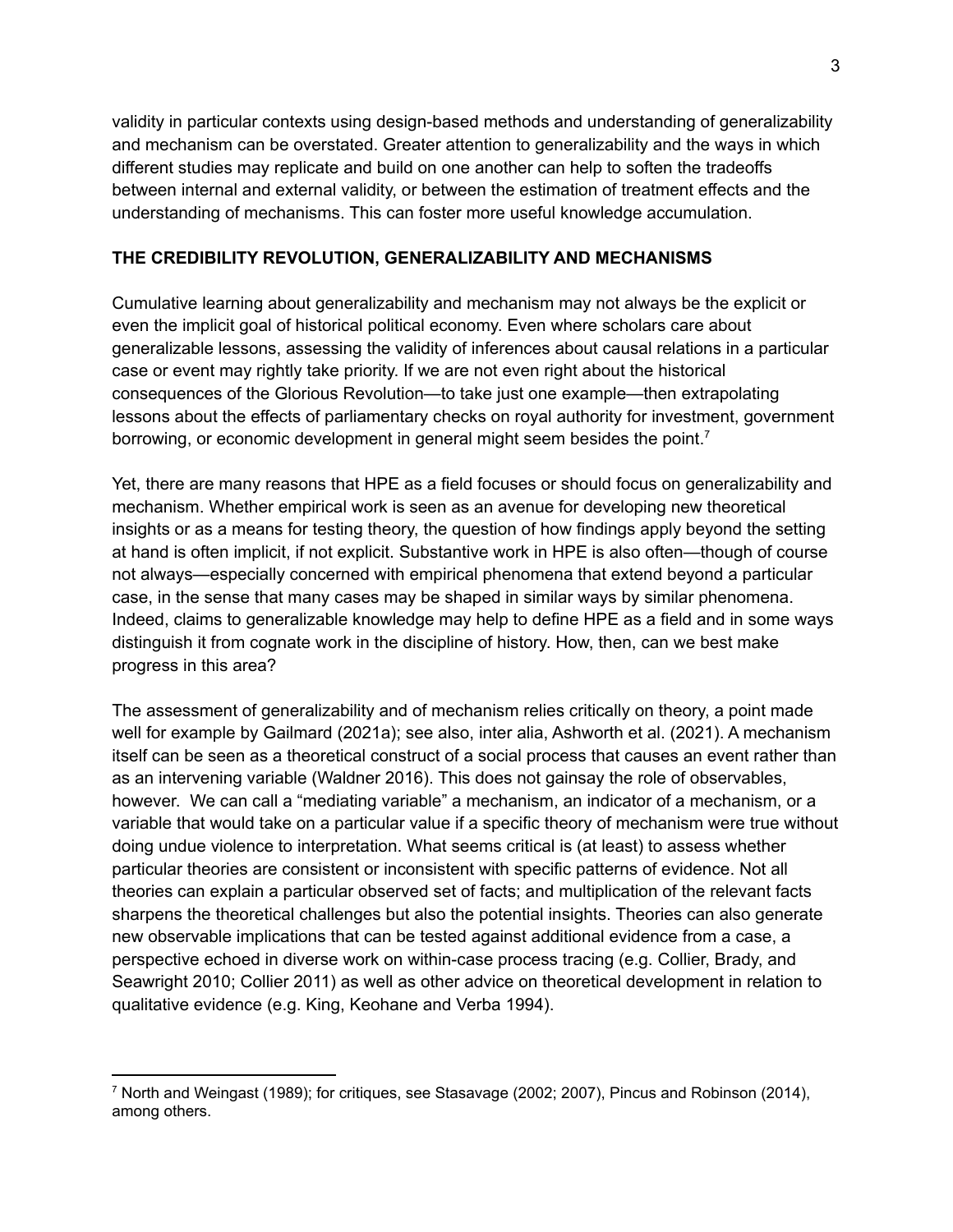Empirical routes to the evaluation of generalizability and mechanism are thus essential in any field. They are perhaps all the more so in HPE, focusing as it does definitionally on concrete temporal processes that have unfolded in "the past." Without empirical means of validating claims to generalizability, HPE could risk getting not only the political economy, but also the history, wrong. Thus, we are explicitly concerned with empirical routes to the identification of mechanisms and generalizability—what could be called an inductive approach—even though theory can and should play a critical potential role in identifying classes of important mechanisms. We ask how empirical methods can best work together with theory to aid the accumulation of valid knowledge about mechanisms and generalizable causal relations in HPE. In other words, we do not take the central task to be the identification of the relevance of findings in one case for likely findings in a case that has not yet been or will not be studied empirically (Gailmard 2021a). Rather, we aim to explore how empirical research can best aid—and help to validate—theory and inference about generalizability and mechanism across a variety of cases.

From this perspective, one role of strong design is to provide believable "stubborn facts" that theory can seek to reconcile—while sometimes also generating new lines of testable inquiry. The "believable" part is perhaps the key focus of the credibility revolutionaries, dating at least from Leamer (1983). However, this point has most often been made with respect to the internal validity of causal claims in a particular case or event.<sup>8</sup> In this context—notwithstanding debate about the virtues of particular designs in specific studies—the potential usefulness of design-based methods is by now fairly widely extolled. We largely agree with the positive view, though we also think that different inferential tools and methods are appropriate for different kinds of problems; and we recognize that there are many difficulties with natural experiments, discontinuities, and the like.

What seems more controversial is whether and to what extent such methods can contribute to the accumulation of knowledge about the generalizability of causal findings and the mechanisms that undergird them. A simple—but we think essential—point that we make here is that for purposes of assessing generalizability and mechanism, the same reciprocal relationship between credible evidence and theoretical development that we sometimes find within cases should apply across cases. Yet, what are good methods for advancing this reciprocal relationship?

### **a. Challenges of assessing generalizability and mechanism**

It is useful to start with the recognition that assessing both mechanisms and the generalizability of findings empirically can be extraordinarily hard—whatever the method. With respect to mechanisms, the difficulties are underscored by the critical literature on path models, post-treatment bias, and mediation analysis. Even in a randomized controlled experiment where researchers manipulate the treatment, controlling for post-treatment variables—a.k.a.

 $8$  We use "internal validity" as Campbell and Stanley (1963: 5) did with respect to quasi-experiments: "the basic minimum without which any experiment is uninterpretable: Did in fact the experimental treatments make a difference in this specific experimental instance?"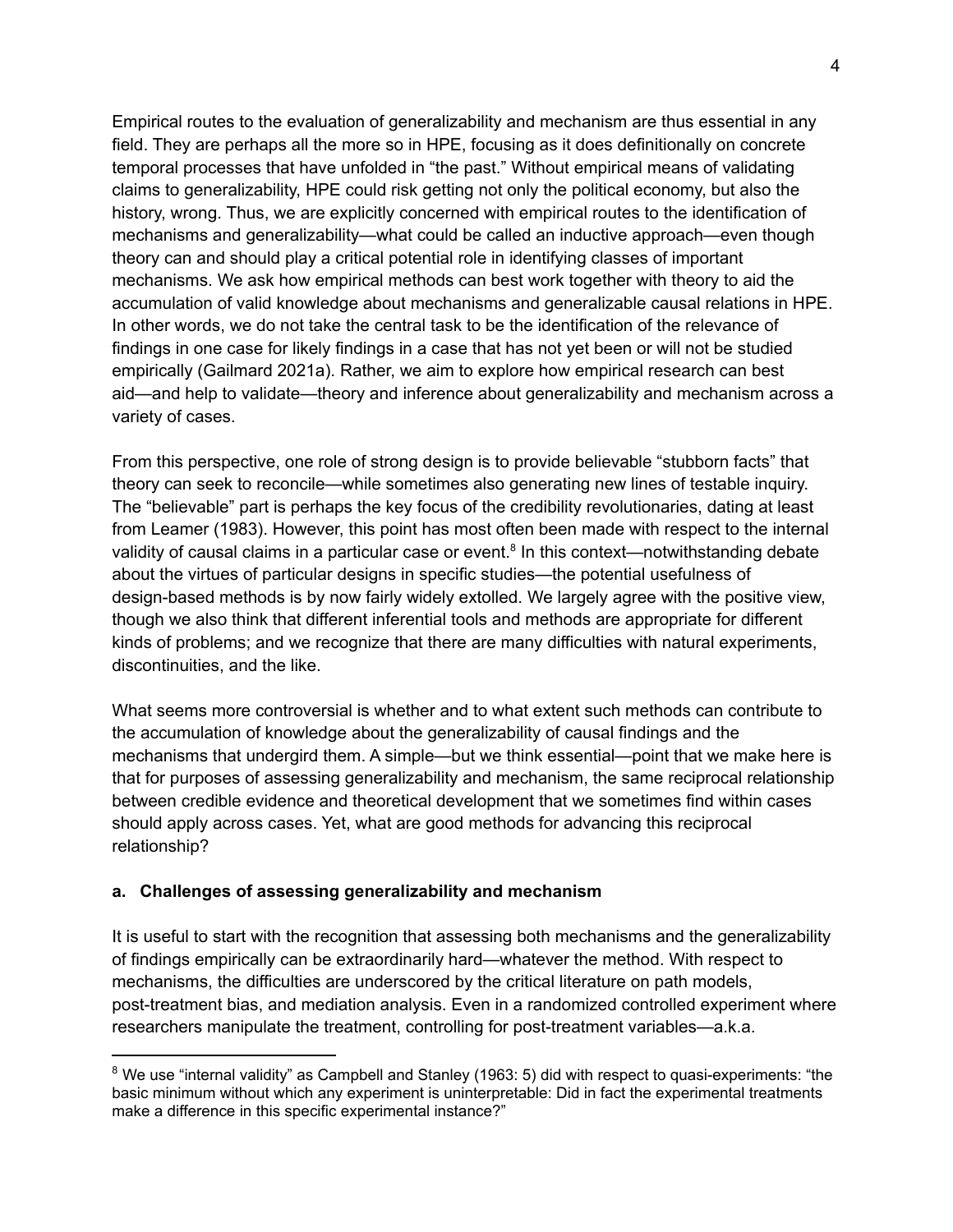mediators—destroys the expected symmetry between treatment and control groups (Angrist and Pischke 2009: 64-68). Unobservables that influence a mediator are also likely to influence the outcome, leading to bias in Baron and Kenny-type analyses in a regression framework (Glynn 2012; Bullock and Green 2021); and the response schedules implied by path models often involve other untenable assumptions (Freedman 2009: 94-101). In a more flexible potential outcomes framework, even the definition of direct and indirect effects involves imagining impossibilities that are inherently unobservable (as distinct from counterfactual), such as "complex potential outcomes" (Gerber and Green 2012: 329). Identifying assumptions such as sequential ignorability may be so strong as to be untenable in applications (Imai, Keele and Yamamoto 2010). Moreover, direct manipulation of a mediator does not necessarily identify the indirect effect of a treatment working *through* a mediator.

Against these kinds of arguments with respect to randomized experiments—where the possibility of successful mediation analysis might initially appear plausible—the empirical assessment of mechanisms in HPE applications could seem like hubris. In the domain of observational studies, neither treatments nor mediators are manipulated; and many other threats to inference arise. We agree with Gailmard (2021a) and others: empirical studies can rule out some mechanisms and provide support that a given channel is "a" mechanism, yet they are often unlikely to identify "causal uniqueness" when it comes to mechanisms or successfully to parse a treatment's direct and indirect effects.

Assessing generalizability is also highly challenging in HPE. Researchers sometimes advance the idea that we get more leverage from selection-on-observables assumptions. It is common, for example, to contrast the "local" average treatment effect estimated in, say, an instrumental-variables or regression-discontinuity design with some presumably more general or non-local causal effect estimated under a selection-on-observables assumption—such as a research design using a cross-national regression. However, this advantage is often more apparent than real. One familiar but important point is that if confounding or selection effects lead to misleading estimates in the more comprehensive dataset, the findings may simply distort—rather than generalize—our understanding of causal relationships. The apparent generality can also be undercut by the mechanics of modeling selection effects. A country fixed-effects analysis regression upweights units with greater within-country (over time) variation in treatment status. As Aronow and Samii (2016) nicely show, this results in an "effective sample" that can differ sharply from—and is substantially less "general" than—the full study group, undercutting the apparent virtues for generalizability of a more comprehensive dataset.

### **b. Empirical strategies for cumulative learning**

Despite these difficulties, we think that real—if limited and modest—progress can be made towards understanding mechanisms and generalizability through a combination of mixed methods, qualitative information, theory, and research design. Our goal is to lay out empirical strategies that we think are plausible; to show how elements of those strategies are in practice today; and to propose potential modifications to current practice that may bolster learning about mechanisms and generalizability.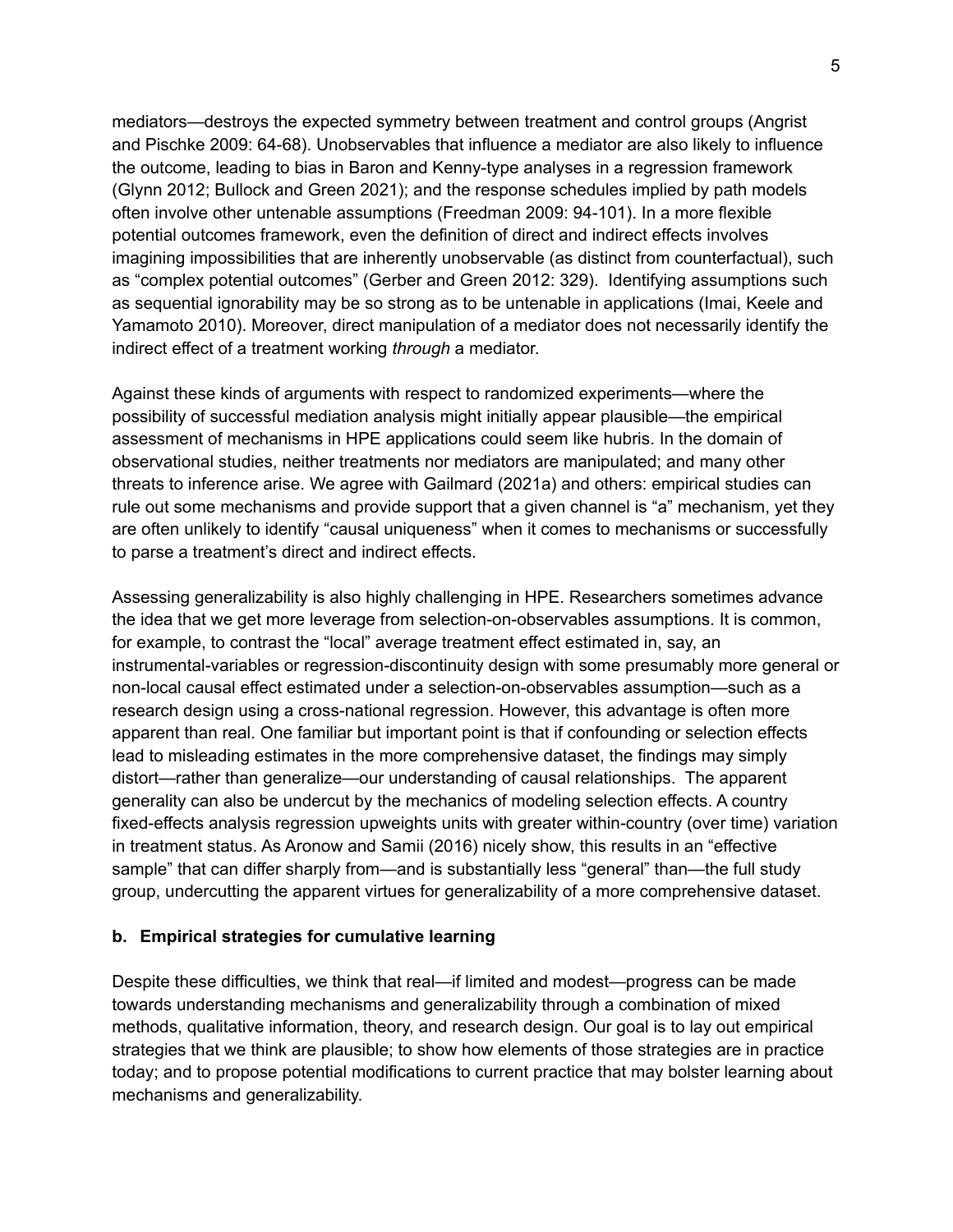As we have explored elsewhere (Callis et al. 2022), at least three strategies appear broadly important as empirical (or "inductive") routes to cumulative learning about causal relations:

(1) replicating a similar study design across different contexts or with different populations;

(2) varying a component of a bundled treatment while measuring the same outcome of interest; and

(3) maintaining the same treatments while examining different outcomes, or the same outcome at different points over time.

These strategies are relatively "design-based" in that they do—or potentially can—rely on variation akin to that which could—hypothetically—be introduced by an experimental researcher. Response schedules and modeling assumptions play a role, but to a much less constricting degree than the more "model-based" assumptions associated with path models and other modes of formal mediation analysis. <sup>9</sup> Of course, in the observational studies that characterize HPE, there is no experimental intervention; yet an analysis may take advantage of such potential manipulations in a way that is relatively simple and that avoids many of the inferential challenges associated with, e.g., path models and formal mediation.

Here, (1) is clearly most central to the assessment of generalizability, while (depending on the aim), (2) and (3) could be used to assess either generalizability or mechanism (or both). With respect to strategy (1), it is very substantially an empirical question whether an effect found in one context replicates in another. If one finds an effect of treatment X on outcome Y in context W, one may be able to assess empirically whether such an effect also holds in context Z. In principle, one can do this without any insight into the operative mechanism that engendered the effect in context W or any theoretical understanding of whether we would expect a similar mechanism to be active in context Z. We would argue that even if potentially atheoretical, such an effort contributes to a base of evidence that is important for cumulative learning—and certainly, for a historically and empirically grounded route to the accumulation of knowledge.

However, the replication effort implied by strategy (1) may result in different conclusions. One possibility is that a treatment effect found in context W is broadly similar or goes in the same direction in context Z (and perhaps contexts N, O, P, and Q as well, if we are lucky enough to have multiple studies of a similar phenomenon in different contexts). We give examples of this kind of finding from diverse HPE literatures below. Even if such an empirical finding does not advance our theoretical understanding of how X produced Y across diverse contexts, the set of findings is valuable on its own: the results may speak directly to the external validity of a historically important treatment. A different possible conclusion, however, is that the effect of treatment X on outcome Y differs in contexts W and Z (and perhaps also in N, O, P, and Q) such that we estimate positive, negative, and null effects in distinct contexts. This especially amplifies the onus on *explanation*.

<sup>&</sup>lt;sup>9</sup> See e.g. Bullock and Green (2021); Gerber and Green (2012: 322-25).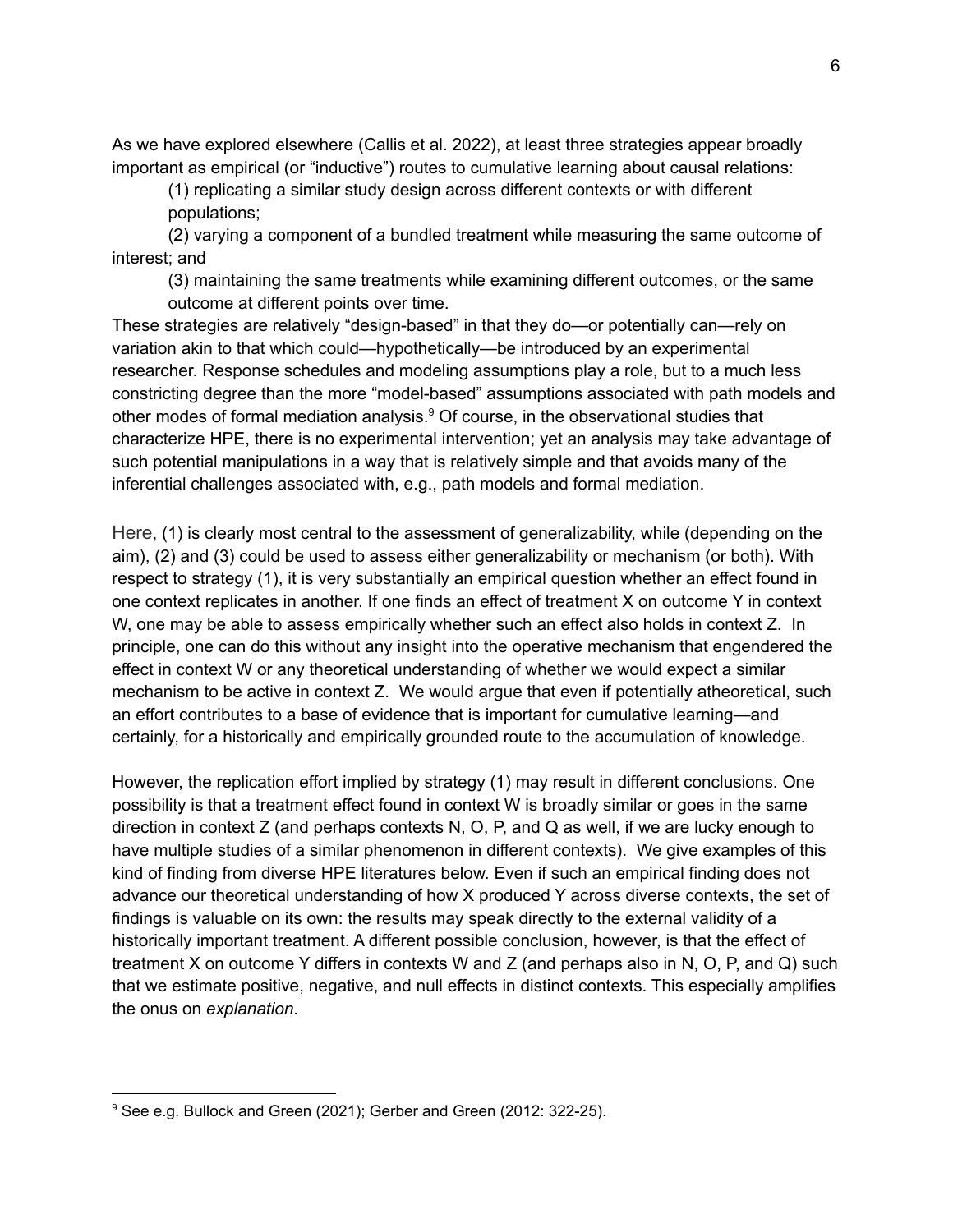Understanding why a cause has an effect—an important aspect of explanation—is a multifaceted problem, but one facet relates to understanding the "active" element of a treatment. In natural experiments, treatments are often "bundled," complicating inferences (Dunning 2012: Chapter 10). Strategy (2) can be seen as a form of "implicit mediation analysis" (Gerber and Green 2012: 333-36)—implicit because it does not seek precisely to parse direct and indirect effects but rather to take advantage of variation across versions of a treatment to assess active "channels." The strategy is also "design-based" in its reliance on variation that could be induced by a manipulation, as in an experiment (Bullock and Green 2021).<sup>10</sup> Such analyses sometimes shed light empirically on mechanisms in an admittedly limited and blunt—but nonetheless potentially very useful—way.

Strategy (3) can address other key questions for mechanisms. Finding an impact of a treatment on some outcomes but not others can shed light on why the effect sometimes occurs: for example, a given treatment might have an effect on behavioral but not attitudinal outcomes, possibly suggesting that it changes incentives without changing perceptions or beliefs. In addition, researchers may assess impacts on "intermediate outcomes," which are themselves conceptualized as mechanisms. To be sure, leveraging such variation is also an aspect of formal mediation analysis but the goals here are more modest—and the inferences, if more limited, are also perhaps more credible. It is possible in principle for an intermediate outcome to be a mediator even if a treatment has no average effect on it, for instance, in a potential outcome framework in which an effect in one direction for some subjects and an effect in a different direction for others averages to zero across subjects. These are fairly knife-edged cases, though. From a pragmatic perspective, knowing whether a treatment moves—or fails to move—such a variable can be substantially helpful for evaluating claims about mechanisms.

In sum, these three broad empirical strategies can provide, we think, a useful empirical route to cumulative learning about generalizability and/or mechanism. For explanation, we highlight especially the potential utility of strategies (2) and (3). These strategies may be most effective when they leverage a wide source of qualitative and quantitative information and when they engage substantially with theoretical insights. For example, they might be used to distinguish between two theoretical explanations that are both consistent with some observed event, fact, or treatment effect.

These strategies could in principle be leveraged by the same set of authors and sometimes even within a single study. More often, however, new knowledge generated by one researcher or set of researchers may be linked to or depend on the knowledge previously obtained *by other researchers*; and the use of the three strategies emerges through such a collective endeavor. It is for this reason that we consider the assessment of generalizability and mechanism as a facet of knowledge accumulation (Mahoney 2003, Callis et al. 2022). Moreover, empirical knowledge of mechanism often does build cumulatively. Indeed, across different areas of scientific inquiry,

 $10$  Gerber et al. (2008), for example, devise varied experimental prompts to distinguish between (a) a sense of civic duty; (b) Hawthorne (or "observer") effects; and (c) social pressure as the mechanisms that explain why a mobilization message may spark voter turnout.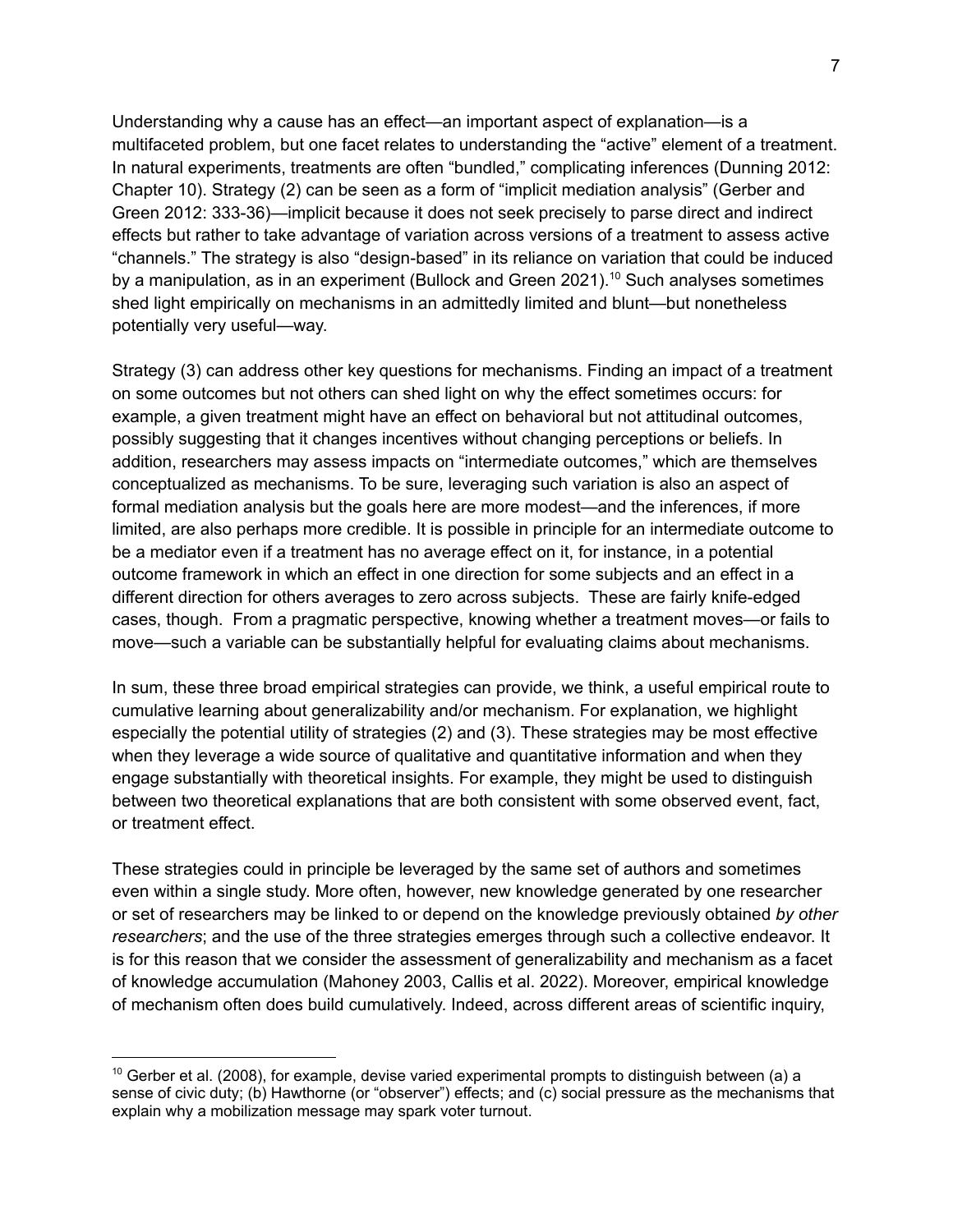an impact of X on Y may be well established long before the mechanism is understood.<sup>11</sup> Replication in the form of strategy (1) also can have ancillary benefits, for example, as a check on routines and procedures in an original study—and sometimes more generally as a way to generate critical scholarly dialogue that can lead to further verification of the first study's findings in a given context. Such replication may not always arise, of course: cumulative learning about generalizability and mechanism may occur (or fail to occur) as a function, for example, of the nature of the professional production of knowledge in an academic discipline.

Reflecting on the three strategies, we see little tension in principle between the goal of constructing a credible evidence base against which generalizable theories can be assessed and the design-based turn in HPE. (Practice may be another question; we turn to that next). Several caveats are useful, however. One potential price of weaker modeling assumptions is more limited conclusions. For instance, strategies (2) or (3) compromise on the ability to parse direct and indirect effects exactly, relative to the apparent precision provided by a path model. Because of the omnipresent and distorting role of unobservables in applications of those models, however, we think "apparent" is often right: the precision is illusory. Where some might see a bug, we therefore see a feature and even a virtue of these simpler methods. The aims for assessing mechanisms are more modest but, we think, more credibly achievable.

We also note that the ability to assess mechanisms and infer generalizability may vary substantially across different modes of HPE, especially studies with different goals. Much historical work emphasizes the importance of temporality and sequence, and also the ways in which historical treatments or critical junctures may generate aftermaths and long-run legacies that consolidate their impact (see Acharya, Blackwell, and Sen's chapter on historical persistence for a review). A valid natural experiment can in principle (and sometimes in practice) identify long-run impacts, for example, by using treatment-control comparisons measured across a longue durée. But a long-run effect need not imply a legacy, conceptualized as the consequence of a series of reactions and counter-reactions that follow a critical juncture.<sup>12</sup> Some historical treatments are only found to be impactful under certain later, often contingent historical conditions; in the argument of Wilfahrt (2021) in her excellent book, for example, the legacies of pre-colonial kingdoms in Senegal only become effective for generating shared public goods across villages after post-colonial democratic decentralization. The ability of the tools of the credibility revolution to identify such complex modes of moderation and mediation implied by arguments that emphasize temporality, sequence, and legacies can be limited (though other kinds of methods face substantial challenges in validating such claims empirically as well). As for generalizability, although arguments involving sequence and temporality in one context may heighten our attention to the possibility of similar patterns in others, generalizable inference may be neither the goal nor a primary metric by which we should evaluate the success of such studies.

 $11$  See e.g. Freedman (2009) on how knowledge that infected waste and water causes cholera transmission preceded the theory of germs.

<sup>&</sup>lt;sup>12</sup> Collier and Munck (2022) make the presence of a legacy definitional to a critical juncture: no legacy, no critical juncture. This does not gainsay the possibility of long-run effects that are not legacies, however.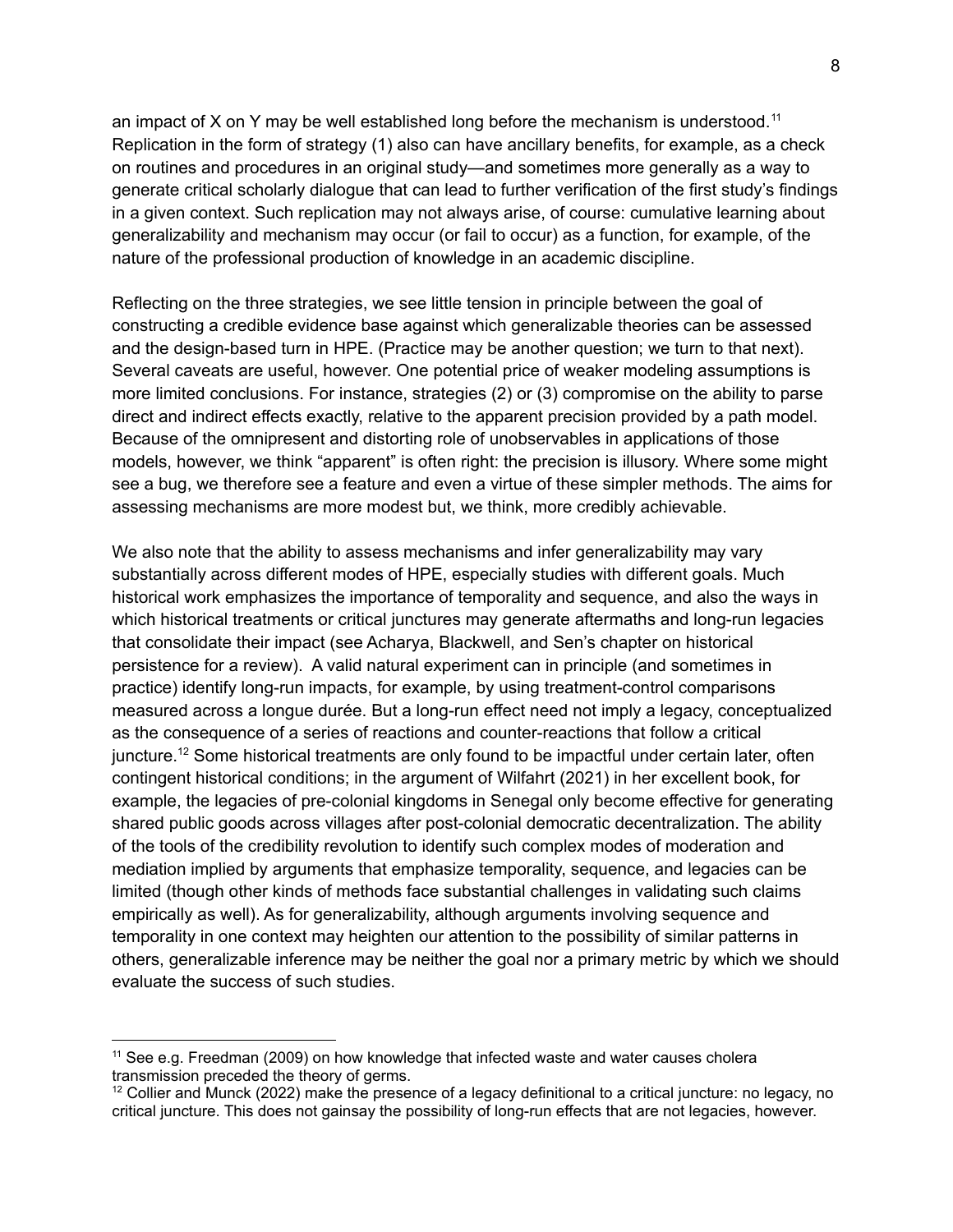#### **CUMULATIVE LEARNING IN HISTORICAL POLITICAL ECONOMY**

Research on historical political economy since the "design-based turn" has led to important forms of cumulative learning. We turn in this section to recent research in HPE that collectively leverages empirical strategies we discussed in the previous section (or that can be seen, from the perspective of a systematic review, as doing so). Our goal is to survey this progress and to highlight the attention that some scholars have brought to issues both of generalizability and mechanism, while also suggesting possible improvements that could foster stronger accumulation.

One clarifying note is important before turning to our survey. We describe work that has used natural experiments (with either randomized or as-if random assignment to treatment conditions), discontinuities and/or instrumental-variables methods. Our focus, however, is not on the internal validity of the causal claims in particular studies. We recognize that in some of the studies we discuss, as-if random or other key identifying assumptions—such as exclusion restrictions or non-interference—might fail. Our goal is not to judge such elements of the designs but to assess how the combination of such studies may contribute to assessment of generalizability or mechanism, using the strategies we have outlined above.

#### **European expansion**

A broad array of scholarship examines the long-term effect of European colonial expansion on contemporary political and economic outcomes. There is no question that many of the institutions associated with European colonialism reaped devastating consequences on colonized societies. Yet different forms of colonialism may be more or less destructive, and some may even exhibit some positive externalities on outcomes ranging from economic growth to state capacity.<sup>13</sup> Understanding this variation—in terms of both the presence of different types of effects across settings and the causal mechanisms that drive these effects—has been a focus of recent work in historical political economy.

**Direct vs. Indirect Colonial Rule.** A first set of studies explores the impact of direct, versus indirect, colonial rule on economic development. In colonial India, Iyer (2010) examines the effect of being governed directly by the British Crown, versus indirectly through Indian princely states, on economic development. Between 1848 and 1856, the British assumed direct control over any Indian states whose king died without a natural heir. Iyer leverages possibly as-if random variation in the absence of an heir at the time of a ruler's death—introduced by this "Doctrine of Lapse"—to instrument for the effects of direct rule. She finds that states that experienced direct rule as a result had fewer public goods and lower levels of economic development. This finding contrasts markedly with a (likely confounded) cross-sectional comparison of directly and indirectly colonized areas: the British tended to prefer direct rule in more fertile, wetter regions, creating the appearance of a direct-rule advantage for some

<sup>&</sup>lt;sup>13</sup> Other studies, not discussed here, have documented divergent effects based on the national identity of colonizers. See e.g. Feyrer and Sacerdote (2009). See also Mattingly (2017), which examines the effects of non-European colonial rule in China.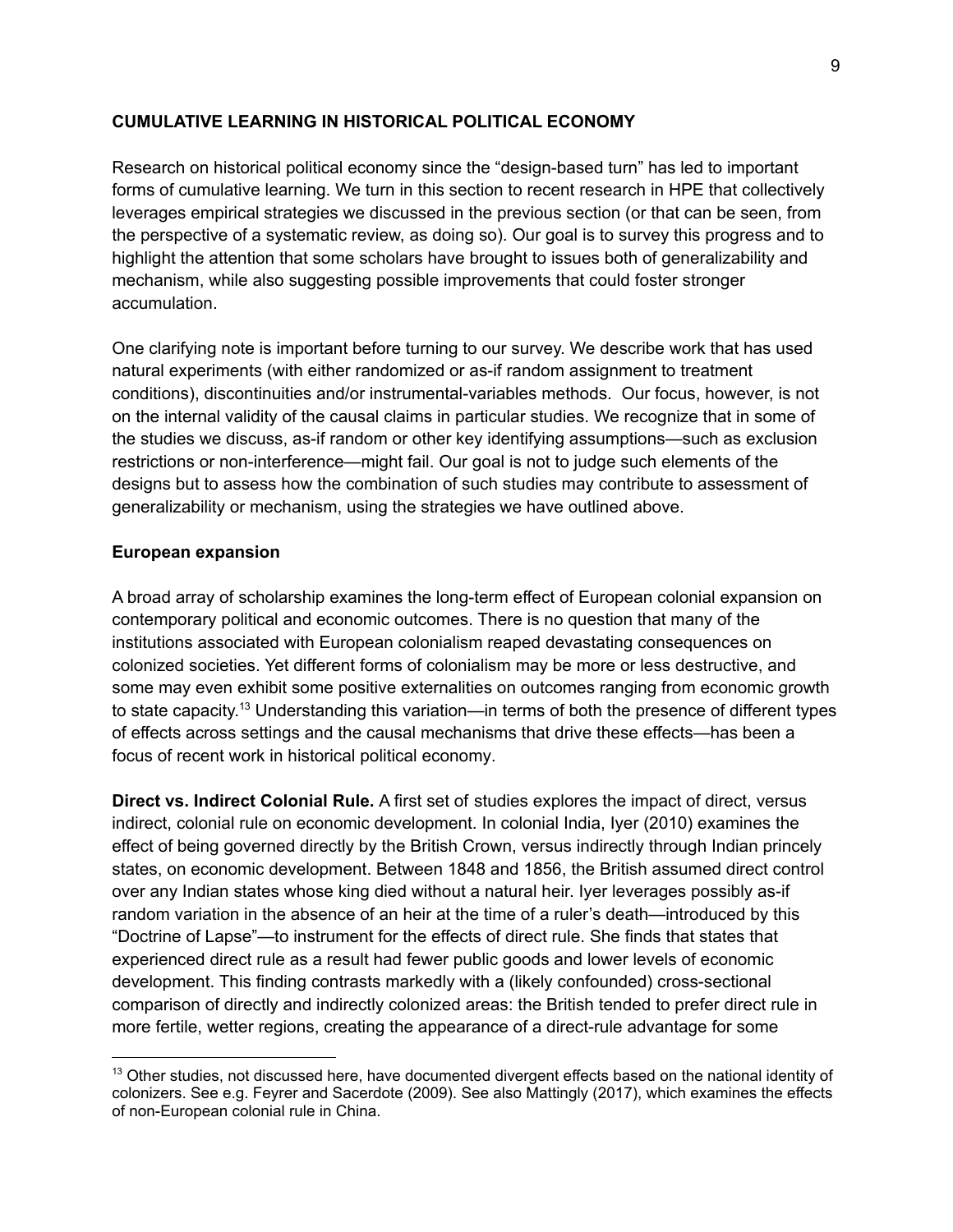development outcomes. Lee and Schultz (2012) report similar findings in Cameroon, where regions colonized by the British were more likely to experience indirect rule than regions under French control. Leveraging a geographic discontinuity design, they find that areas under British control have higher levels of wealth and public goods provision in the contemporary period.

In contrast to this work, studies in Namibia find a combination of null and positive effects of direct colonial rule on economic development. In the 1890s, Germany divided colonial Namibia into two regions based on the prevalence of an infectious cattle disease—one region ruled directly and the other ruled indirectly through indigenous elites. The border is possibly exogenous, cross-cutting existing ethnic boundaries and other attributes that might affect outcomes such as development. Using a geographic discontinuity design, Lechler and McNamee (2018) leverage this colonial division to estimate the effect of direct rule on economic outcomes. They find no effect of direct rule on economic development, as measured by educational attainment, density of night lights, poverty indices, and infrastructure quality. In related work, Chlouba and He (2021) leverage this same colonial division to estimate a *positive* effect of direct, versus indirect, rule on a different set of development outcomes—the commercialization of agriculture, household living standards, and paved roads. 14

The divergent findings in India and Cameroon on the one hand, and Namibia on the other, raise important questions about the causal mechanisms driving the effect of (in)direct colonial rule on economic development. One potential mechanism is the role of land tenure regimes in areas with indirect rule. Lechler and McNamee (2018) describe the importance of communal land tenure in areas of Namibia under indirect colonial rule. <sup>15</sup> Similarly, Chlouba and He (2021) point to the role of this land tenure arrangement in curbing economic development in areas under indirect rule.

Might different forms of land tenure help to explain the distinct effects of direct rule on economic development? For land tenure to be a compelling explanation of the variation in effects, we would want to establish both that i) more secure land tenure systems have a positive effect on economic development; and that ii) the link between direct rule and more secure land tenure regimes described in Namibia is not present in contexts where scholars have found a negative effect of direct rule on economic development.<sup>16</sup> These are not trivial inferential targets, but design-based variation in land tenure systems (as an independent variable) and assessing the impact of direct rule on security of land tenure (as a dependent variable) is useful.

Studies in India provide suggestive evidence on both these counts. First, using an instrumental-variables design, Banerjee and Iyer (2005) find that areas in which peasants'

<sup>&</sup>lt;sup>15</sup> In related work, McNamee (2019) finds suggestive evidence of the enduring role of communal land tenure arrangements in areas of Namibia that experienced indirect colonial rule. <sup>14</sup> While relying on the same discontinuity as Lechler and McNamee (2018), Chlouba and He (2021) limit their sample to a subset of households and employ matching on either side of the colonial border.

 $16$  Finding evidence in support of (i) and (ii) may be neither necessary nor sufficient to establish that variation in land tenure regimes explains the differences in the effects of direct versus indirect rule across contexts. In this sense, testing these claims is comparable to a "straw in the wind" test in process tracing (Van Evera 1997, Bennett 2010, Collier 2011).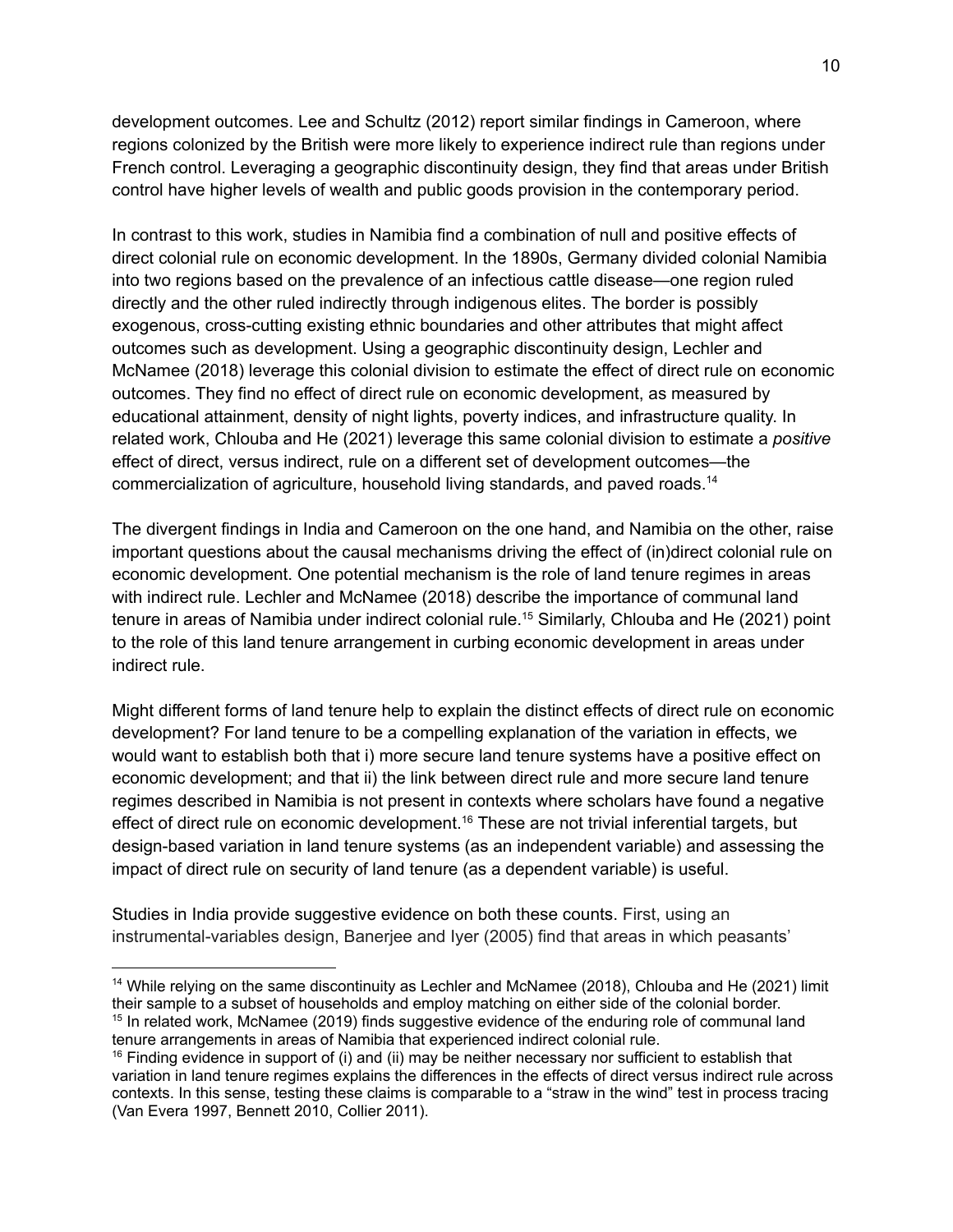property rights were less secure experienced lower levels of economic development over the long term. Second, to explain the negative effect of direct rule on economic development, Iyer (2010) examines whether land tenure arrangements vary across regions assigned to different types of colonial rule. She finds no evidence of a difference. We can think of Banerjee and Iyer (2005) as directly "manipulating" the mediator of interest (land tenure arrangements) and Iyer (2010) as probing the impact of the treatment variable on an intermediate outcome (i.e. the mediator). Combined, these studies suggest that land tenure arrangements play an important role in shaping the economic effects of direct, versus indirect, colonial rule.

In sum, here we see a combination of strategy (1)—related study designs across India, Cameroon, and Namibia—and strategies (2) and/or (3). In Namibia, the treatment bundles the form of rule and the security of property rights, while there is no such bundling in India. Alternatively, one can think of land tenure regimes as an intermediate outcome—and a possible mechanism—and assess impacts of direct vs. indirect rule on it. Implicit mediation analysis and/or variation in effects on distinct outcomes thus give useful insights that may help to explain the differences in the effects across contexts. To be sure, other mechanisms are likely consistent with the divergent effects, and the evidence is therefore perhaps only suggestive. Yet this is also an area where theory could play an important role in developing further testable implications that discriminate between rival explanations. A key point is that a body of evidence from a *set* of related studies is important for explanation and for illuminating generalizability and mechanism.

**Missionary activity.** Another recent literature explores the long-term effects of missionary activity during colonialism on contemporary educational outcomes. This research builds on Woodberry (2004, 2012), who documents a positive association between the historical presence of missionaries and current per capita income and democracy across former non-settler colonies and suggests this is due to religion's role in fomenting education. Scholars have subsequently explored the role of missionary activity during colonial rule in shaping educational attainment today.

One notable feature of this literature is its breadth; scholars have probed the effect of missionary activity on educational outcomes across vastly different geographic contexts. A first set of studies focuses on different areas of Africa, leveraging the possibly as-if random location of missions historically to study their effects on contemporary outcomes.<sup>17</sup> Gallego and Woodberry (2010) provide evidence that regions of Africa in which Protestant missionaries predominated in the colonial period have higher literacy rates today than those regions with predominantly Catholic missionaries. Nunn (2014) finds that both Protestant and Catholic missionary activity in Africa exerted long-term, positive impacts on education. Studying colonial Benin, Wantchekon, Novta, and Klašnja (2015) show that families who live in close proximity to historical missions assign greater value to education.

<sup>&</sup>lt;sup>17</sup> Jedwab et al. (2022) examine missionary expansion in Ghana and find that missionaries settled in healthier, safer, and richer areas, and prioritized investments in these locations. They argue these factors might explain why places with past missions are more developed today.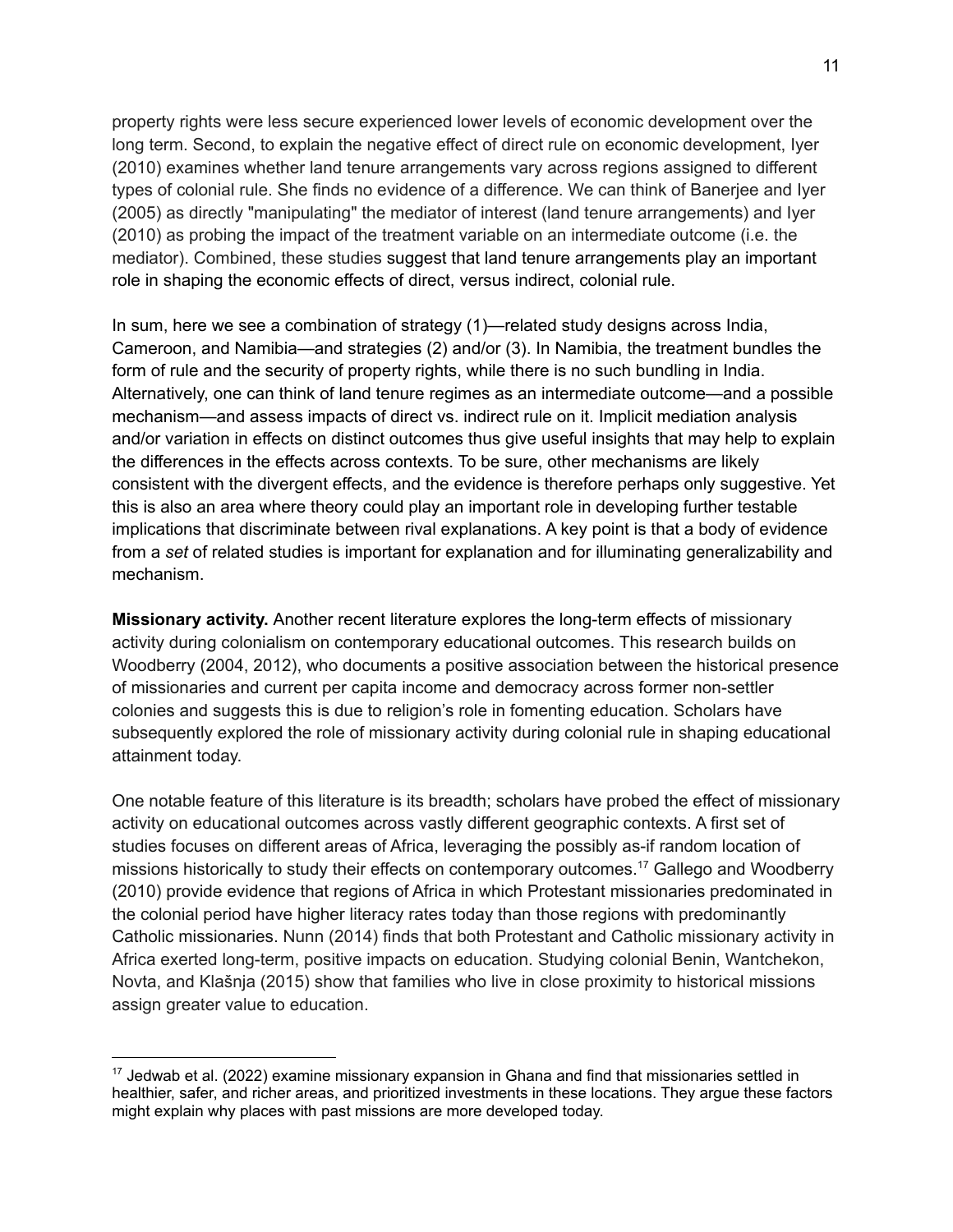More recently, scholars have extended these findings beyond Africa. Valencia Caicedo (2019) finds that Jesuits had a positive effect on education in South America, where a key component of their missionary activities was teaching the indigenous Guaraní to read and write. He shows that educational attainment today is higher in places that had a Jesuit mission prior to the Jesuits' expulsion from the Americas in 1767. Waldinger (2017) examines the long-run effects of Catholic missionary orders in colonial Mexico on educational outcomes. She finds that mendicant orders—which were committed to reducing poverty by educating native populations—improved educational attainment in the regions of Mexico's countryside where their historical presence was greater.<sup>18</sup> In China, Bai and Kung (2015) find that regions with a greater presence of Protestant missionaries in the 19th century had higher urbanization rates at the beginning of the 20th century. Though the primary outcome is not education, the causal mechanism the authors identify is knowledge diffusion through the schools and hospitals that missionaries built.

Through strategy (1), these studies probe the external validity of the causal relationship between missionary activity and educational outcomes. Across a wide array of settings, they find that the presence of missionaries increased literacy, educational attainment, and related outcomes. Unlike studies that pursue strategies (2) and (3), these do not make the leap to explanation through design-based, within- and cross-case comparisons that allow us to assess effects on intermediate outcomes or use implicit mediation analysis. Yet they do help inform our understanding of the generalizability of this causal relationship.

**Forced Labor.** A prominent body of scholarship in HPE examines the role of institutions of forced labor in shaping contemporary economic development. Building on Acemoglu et al. (2001, 2002), who argue that extractive institutions hamper economic growth over the long run, these studies have explored such effects for a particular type of extraction: forced labor under colonialism. For example, Dell (2010) employs a geographic discontinuity design to document the negative effect of exposure to forced labor in the silver mines of Peru and Bolivia during Spanish colonization on a range of social and development outcomes today. Lowes and Montero (2021) leverage a similar empirical strategy to examine extractive rubber concessions in the Democratic Republic of the Congo, which entailed the forced cultivation of rubber. They find similarly negative effects.

Not all studies reach the same conclusion, however. Dell and Olken (2020) employ a geographic regression discontinuity design to identify the effect of forced labor in colonial Java's sugar industry. Notably, they find that this institution had a *positive* effect on economic development. They tentatively suggest that this divergent finding is due to the role of the institutions and economic industries that accompanied forced labor in Java, which facilitated economic growth over the long term, perhaps outweighing the negative effect of forced labor itself.

<sup>&</sup>lt;sup>18</sup> In contrast, the presence of Jesuit missionaries, who focused educational efforts on the colony's elite in the city centers, had no lasting effects.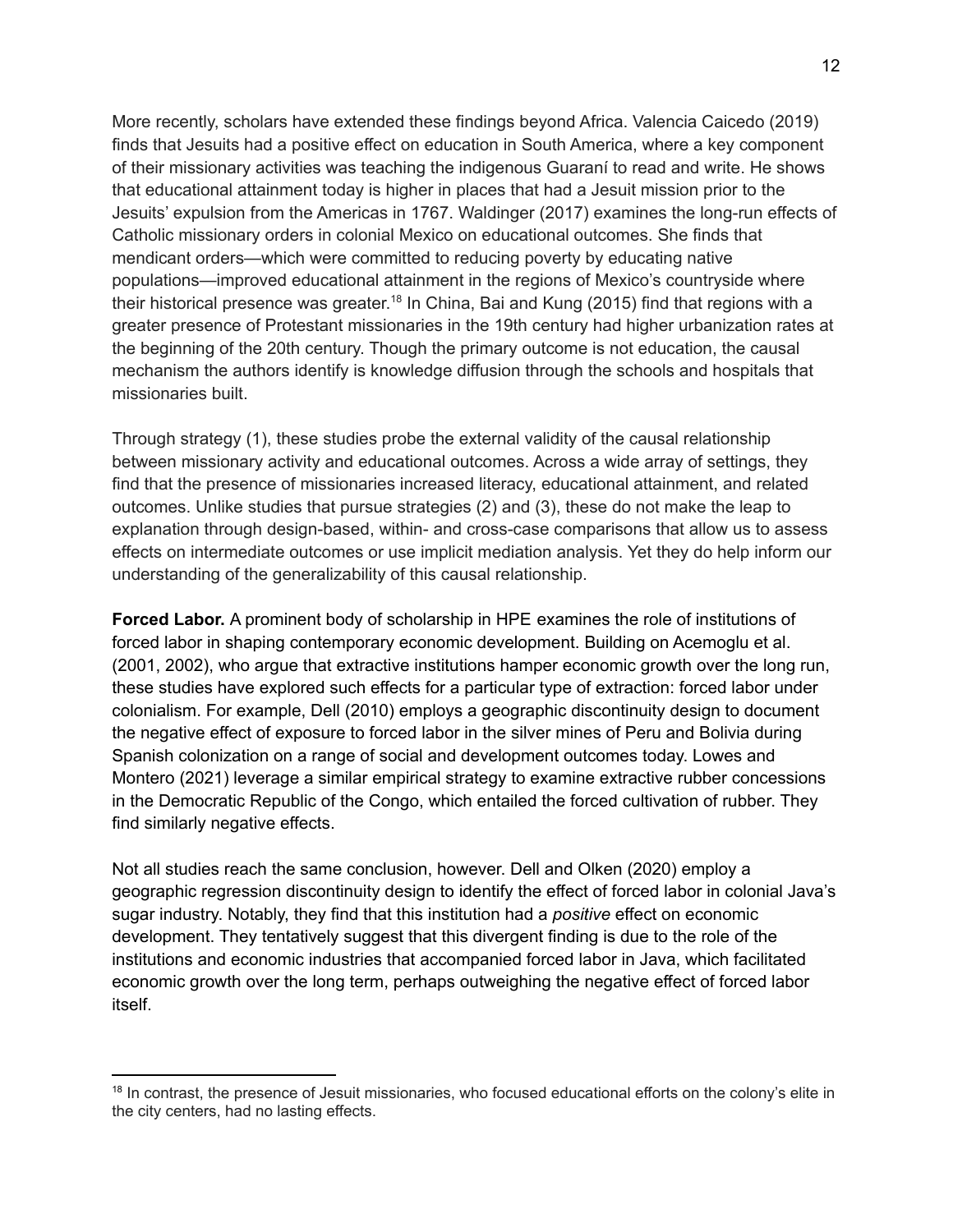This literature engages in strategy (1) to explore the effects of forced labor across different contexts (Peru, the Democratic Republic of Congo, and Java). While the differences in observed effects may be due to the complementary institutions that accompanied forced labor, as suggested by the Java study, there is no empirical work to assess the validity of this claim. Indeed, Gailmard (2021a) highlights Dell and Olken's (2020) research in Java as indicative of a body of empirical work that does little to inform our understanding of theory and generalizability. Yet this is partly an empirical issue that reflects the bundled "treatment" in colonial Java, which includes both an extractive institution and a set of complementary institutions that sprung up in tandem with the system of forced labor in Java. Future research might pursue strategy (2) to begin to parse the effects of these distinct institutions, and thus gain purchase on important theoretical questions about the causal relationship between forced labor and economic development.

One potentially fruitful direction may also be to explore the possibly contrasting impacts of forced labor in a single context on different outcomes, per strategy (3). In recent work in Peru, for example, Carter (2021, 2022) suggests that labor conscription to rebuild the Inca Road in the 1920s triggered mobilization by indigenous elites to secure protections for their communal land and other traditional institutions. Such institutions, however, can have mixed welfare effects, and under some conditions they may limit the ability of indigenous communities to secure government benefits or broader economic development. Such a strategy may not resolve many questions related to the generalizable effects of forced labor in this context—but it can help shed important light on variation in effects across different domains, by leveraging contrasting impacts on different outcomes.

**The Slave Trade.** Other research studies an alternative form of extraction—the slave trade in Africa. Nunn (2008) explores the effect of slave trading on contemporary levels of economic development. Using the distance of African countries to the markets where slaves were received to instrument for the intensity of the slave trade, he identifies a significant and negative causal effect on economic development today. While few would question slavery's devastating impact on societies across Africa, Nunn's findings are important to quantify the dimensions of that harm, and may help to pinpoint the origins of underdevelopment across the region.

Subsequent scholarship has sought to shed light on the mechanism linking the slave trade with contemporary economic development. Nunn and Wantchekon (2011) argue that slave trading engendered a culture of mistrust among individuals who were most affected, which has persisted to the present day.<sup>19</sup> In complementary work, Whatley and Gillezeau (2011) examine the effect of the slave trade on ethnic fragmentation along Africa's western coast.<sup>20</sup> They find

 $19$ They instrument for the incidence of the slave trade using the distance of a given ethnic group from the African coast, where slaves were purchased before being sent to their final destination. The geographic focus of this paper covers all of Sub Saharan Africa except Cameroon, Gabon, the Democratic Republic of Congo, Angola, Sudan, Ethiopia, and Eritrea.

 $20$  Their study extends from Tunisia in the north to South Africa in the south.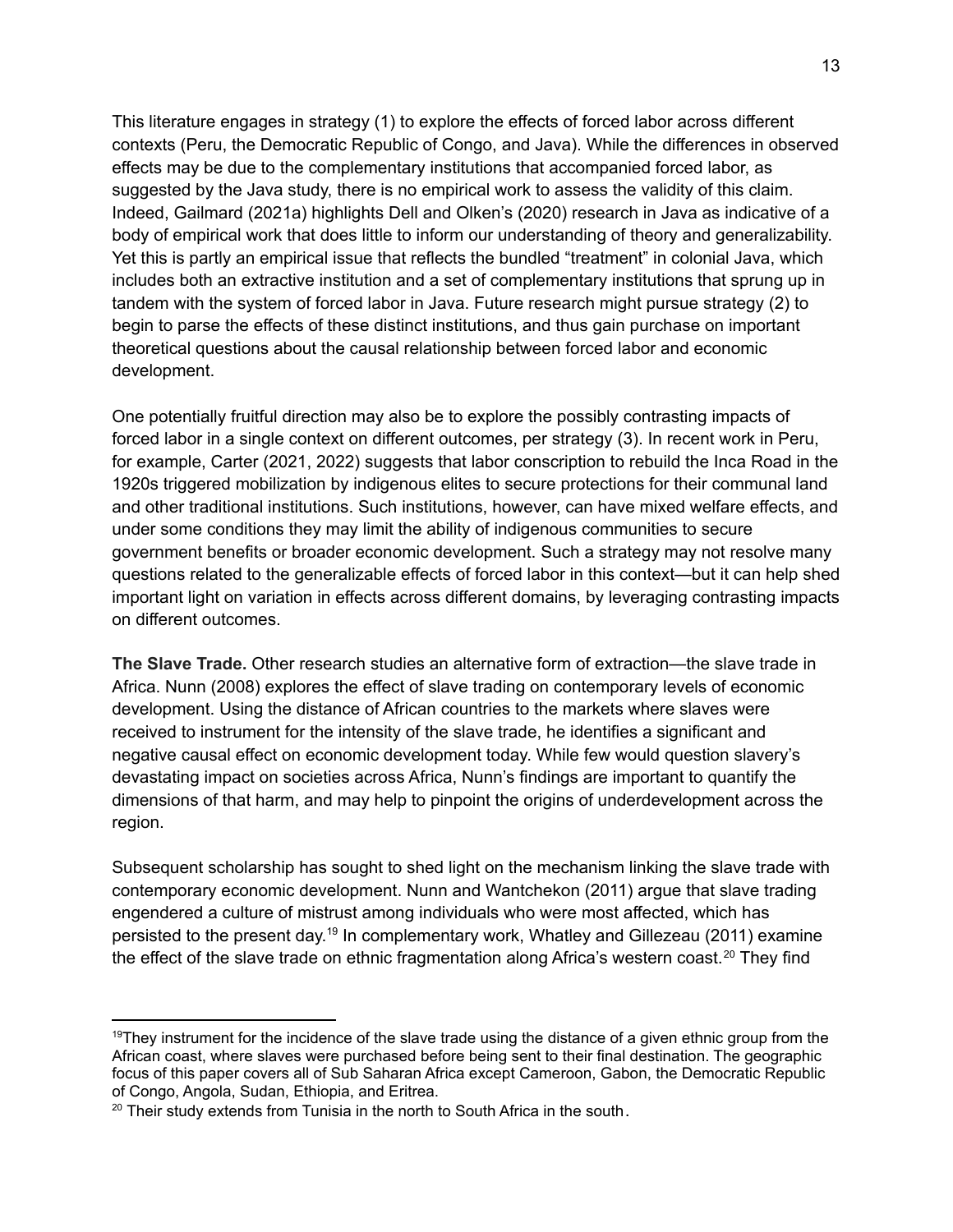that slave trading increased the number of ethnic groups in Africa, an important source of social conflict that is often theorized to impede economic growth.<sup>21</sup>

These studies contribute to the cumulation of knowledge by exploring the causal mechanisms that may link the slave trade with lower levels of contemporary development. They rely on strategy (3), employing similar designs across overlapping regions of Africa to explore the effects of slave trading on distinct, but related outcomes. Collectively, they suggest the slave trade's pernicious effects are driven—at least partially—by changing social dynamics, both across and within African ethnic groups. The studies provide evidence of impacts on intermediate outcomes—like trust—that may be mechanisms linking the slave trade to development outcomes. While other causal mechanisms may also be at play, this research nevertheless provides useful empirical purchase on questions of mechanism and generalizability, and uses relatively design-based empirical strategies to investigate explanations of the effect. Future work might attempt to identify complementary mechanisms by further employing both strategies (2) and (3).

## **CONCLUSION**

Empirical routes to the evaluation of generalizability and mechanism are essential in most areas of social science and perhaps especially in historical political economy—a field focusing definitionally on the empirical terrain of "history." Social scientists have laid out a range of strategies, ranging from qualitative process tracing to path models. We have proposed an alternative approach in this chapter, describing how design-based replication, implicit mediation analysis, and assessment of impacts on varied outcomes may help us learn cumulatively about generalizability and mechanism. A credible evidence base is critical both for testing and developing theory. For generalizable theory, it is important that the evidence spans contexts, helps to unbundle treatments, and/or allows assessment of varied effects on distinct outcomes.

Our partial review of work in several substantive areas of HPE suggests that some elements of the strategies we describe are at work in practice, either implicitly or explicitly. Beyond European colonial expansion, one can also see elements of these strategies at work in research on Black migration from the southern to the northern United States (Calderon et al. forthcoming, Derenoncourt 2019), the electoral consequences of technological innovations in agriculture (Dasgupta 2018, Dasgupta and Ruiz Ramirez 2022), and other research areas. However, we found in our survey several important practical issues, with implications for the construction of the evidence base. In related work (Callis et al. 2022), we have studied knowledge accumulation via natural experiments focused on "contemporary" politics. Our impression is that in that context examples were somewhat easier to find than in HPE. Part of the explanation might indeed be that these strategies are harder to implement in historical work, due perhaps to data constraints and the fact that relatively "off-the-shelf" designs—such as close race regression discontinuity designs that rely on the presence of democratic elections—are less prevalent in historical settings. However, we also believe that more systematic focus on

<sup>&</sup>lt;sup>21</sup> See e.g. Easterly and Levine (1997).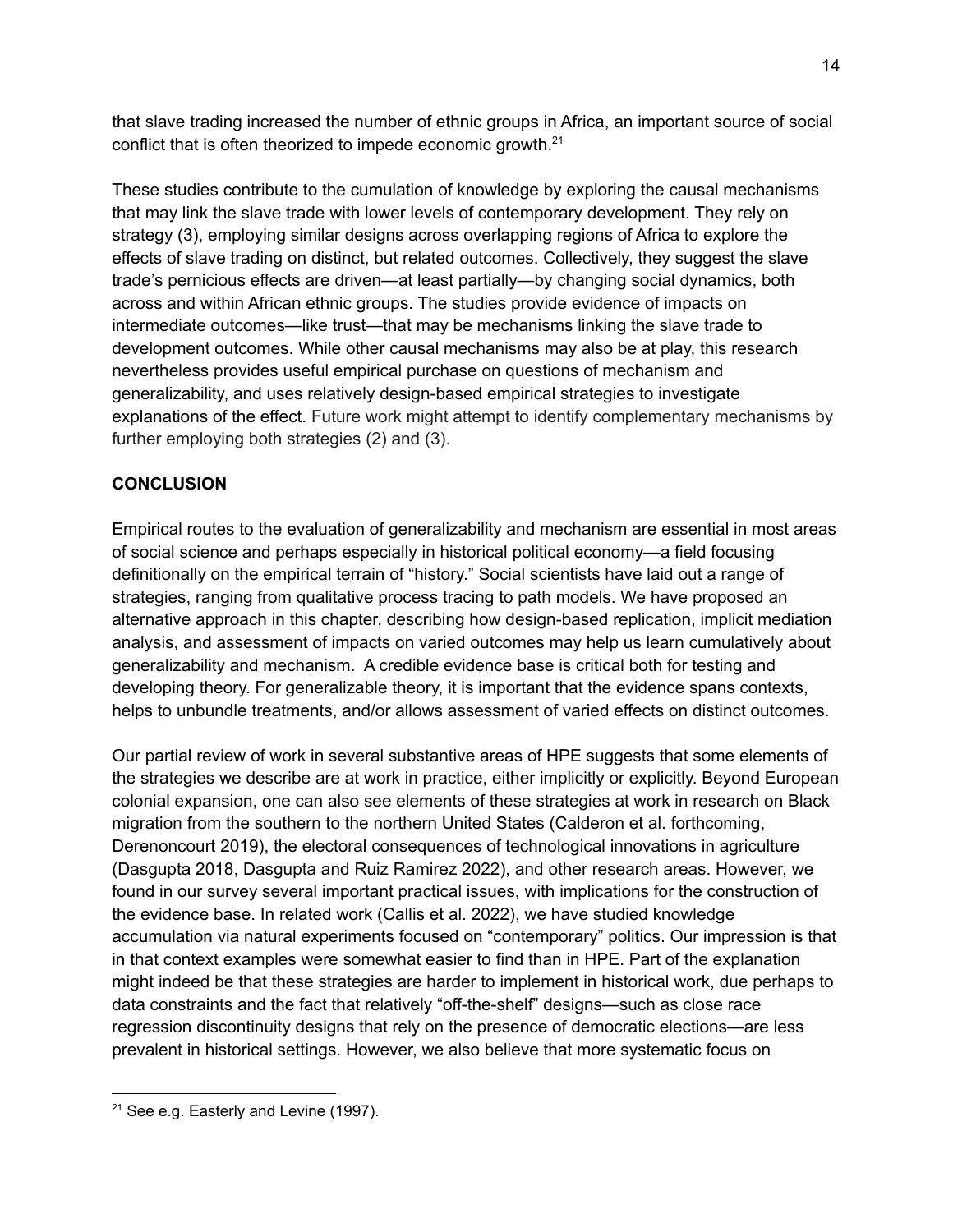replication and extension of previous work, with an eye to assessing generalizability and mechanism, will bear fruit in HPE as well.

Another critical issue, raised by other scholars, relates to case selection. We think it is only partially true that the idiosyncratic nature of natural experiments and other design-based methods undermines the ability to select cases theoretically (as opposed to inductively, based on where as-if random variation arises). Moreover, issues of case selection also arise in the analysis of more ostensibly comprehensive (e.g. cross-national) datasets, where it is not however always readily apparent which cases contribute most to inferences. Formal meta-analysis may not be desirable with the strategies we have outlined here; there is usually not a large enough N of cases nor enough consistency or harmonization across cases for that to be possible. However, by taking advantage of design-based variation both across and within cases and by comparing findings across studies and contexts, we can enhance the credibility of inferences about generalizability of causal relationships and the mechanisms that undergird them.

We see no necessary tension between the credibility revolution and the construction of a cross-case evidence base that can be used to discipline, advance, and validate generalizable theory. However, it seems important that the goal of assessing generalizability and mechanism be explicit. We think it would be useful if strategies for cumulative learning—such as those we have laid out here—were leveraged more purposively by different sets of scholars, using design-based variation both within and across studies.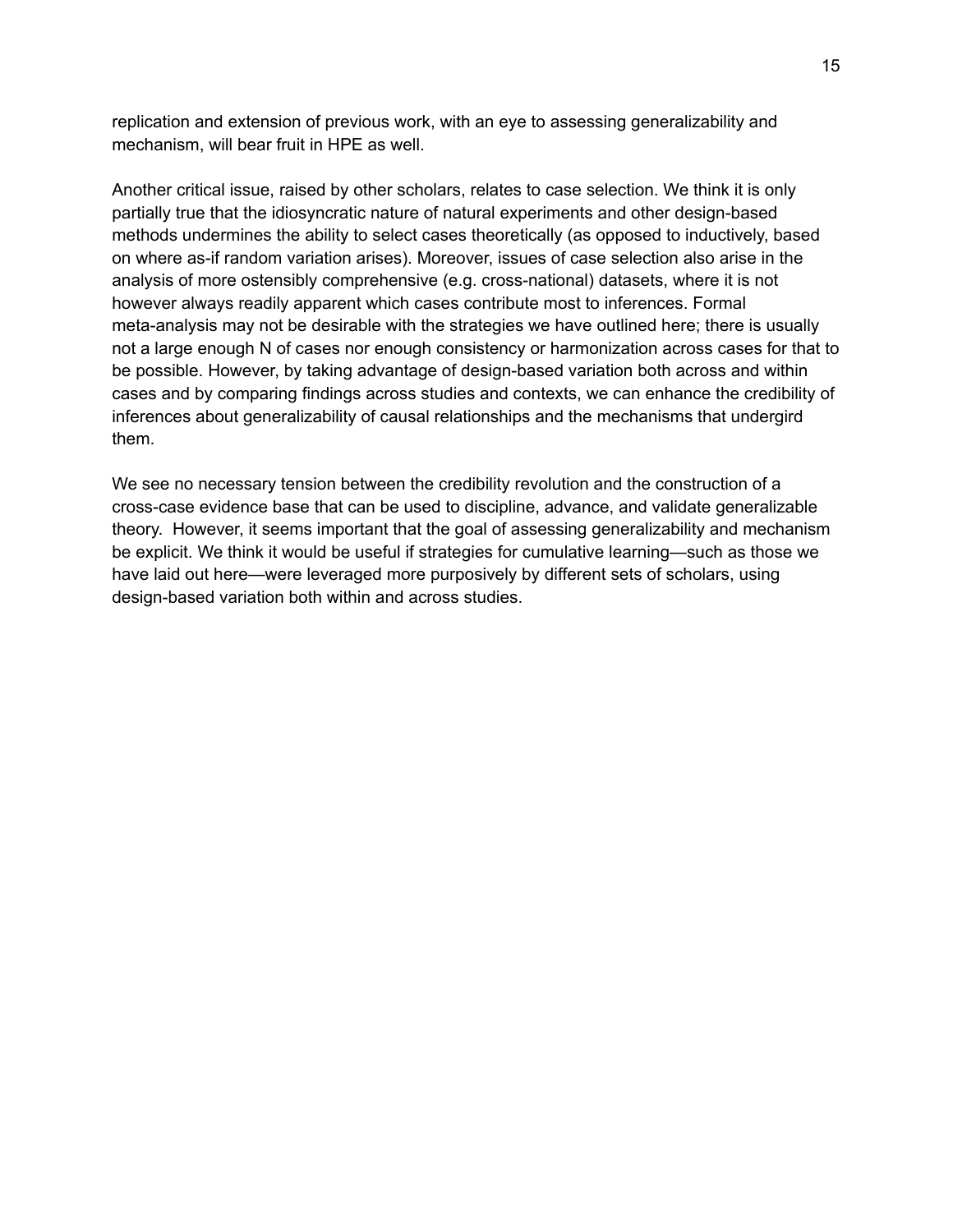#### **References**

- Acemoglu, Daron, Simon Johnson, and James A. Robinson. 2001. "The Colonial Origins of Comparative Development: An Empirical Investigation." *American Economic Review* 91(5):1369–1401.
- Acemoglu, Daron, Simon Johnson, and James A. Robinson. 2002. "Reversal of Fortune: Geography and Institutions in the Making of the Modern World Income Distribution\*." *The Quarterly Journal of Economics* 117(4):1231–94.
- Acharya Avidit,Matthew Blackwell, and Maya Sen. 2022. "Historical Persistence." in *The Oxford Handbook of Historical Political Economy*.
- Angrist, Joshua D., and Alan B. Krueger. 2001. "Instrumental Variables and the Search for Identification: From Supply and Demand to Natural Experiments." *Journal of Economic Perspectives* 15(4):69–85.
- Angrist, Joshua D., and Jörn-Steffen Pischke. 2009. *Mostly Harmless Econometrics*. Princeton, NJ: Princeton University Press.
- Angrist, Joshua D., and Jörn-Steffen Pischke. 2010. "The Credibility Revolution in Empirical Economics: How Better Research Design Is Taking the Con out of Econometrics." *Journal of Economic Perspectives* 24(2):3–30.
- Aronow, Peter M., and Cyrus Samii. 2016. "Does Regression Produce Representative Estimates of Causal Effects?" *American Journal of Political Science* 60(1):250–67.
- Ashworth, Scott, Christopher R. Berry, and Ethan Bueno de Mesquita. 2021. *Theory and Credibility: Integrating Theoretical and Empirical Social Science*. Princeton, NJ: Princeton University Press.
- Bai, Ying, and James Kai-sing Kung. 2015. "Diffusing Knowledge While Spreading God's Message: Protestantism and Economic Prosperity in China, 1840–1920." *Journal of the European Economic Association* 13(4):669–98.
- Banerjee, Abhijit, and Lakshmi Iyer. 2005. "History, Institutions, and Economic Performance: The Legacy of Colonial Land Tenure Systems in India." *American Economic Review* 95(4):1190–1213.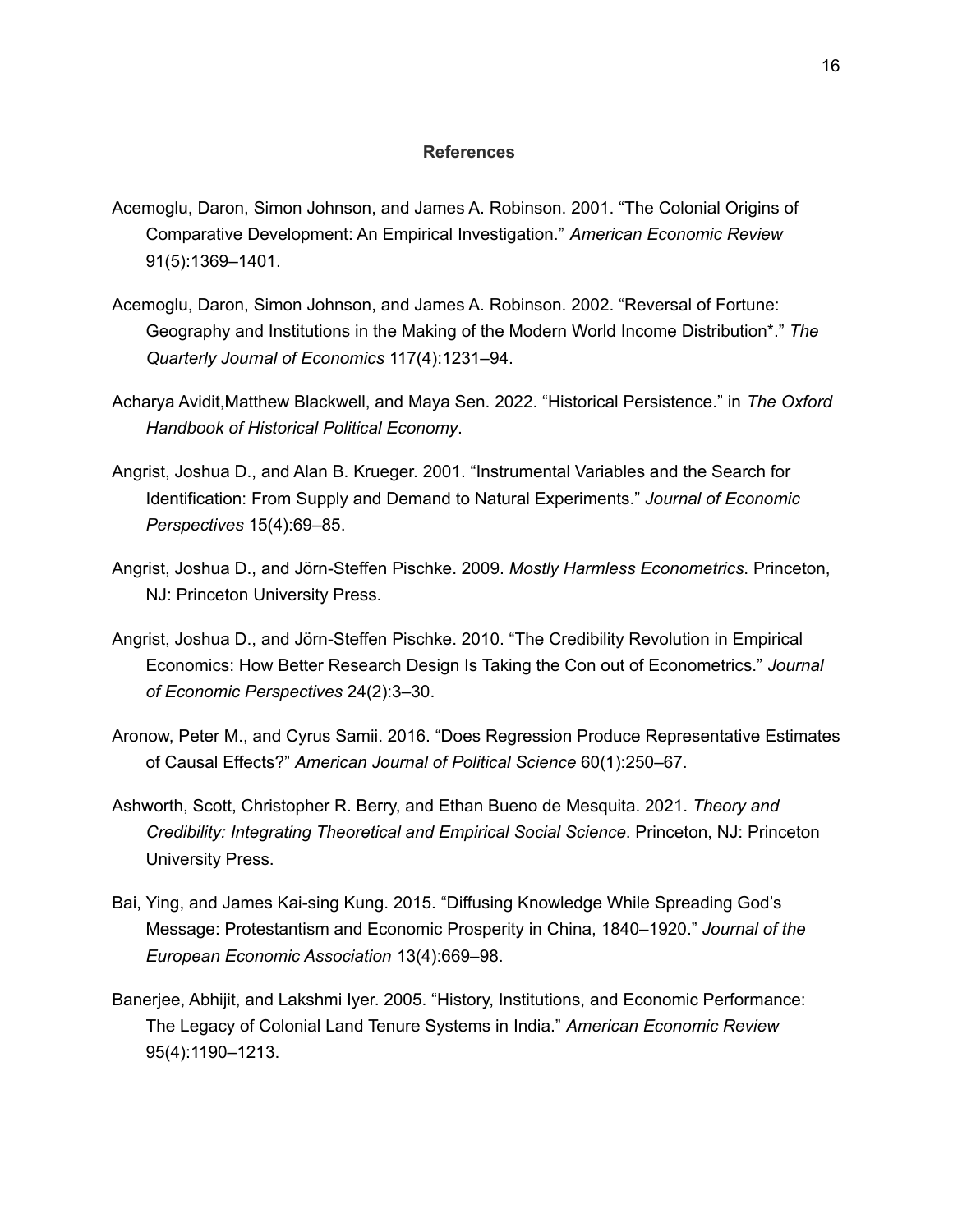- Bateman, David A., and Dawn Langan Teele. 2020. "A Developmental Approach to Historical Causal Inference." *Public Choice* 185(3):253–79.
- Bennett, Andrew. 2010. "Process Tracing and Causal Inference." Pp. 207–20 in *Rethinking Social Inquiry*, edited by D. Collier and H. E. Brady. New York, NY: Rowman and Littlefield.
- Bullock, John G., and Donald P. Green. 2021. "The Failings of Conventional Mediation Analysis and a Design-Based Alternative." *Advances in Methods and Practices in Psychological Science* 4(4):25152459211047228.
- Calderon, Alvaro, Vasiliki Fouka, and Marco Tabellini. forthcoming. "Racial Diversity and Racial Policy Preferences: The Great Migration and Civil Rights." *Review of Economic Studies*.
- Callis, Anna, Thad Dunning, and Guadalupe Tuñón. 2022. "Causal Inference and Knowledge Accumulation in Historical Political Economy."
- Campbell, Donald T., and Julian Stanley. 1963. *Experimental and Quasi-Experimental Designs for Research*. 1st edition. Belomt, CA: Cengage Learning.
- Cantoni, Davide, and Noam Yuchtman. 2021. "Historical Natural Experiments: Bridging Economics and Economic History." Pp. 213–41 in *The Handbook of Historical Economics*, edited by A. Bisin and G. Federico. Academic Press.
- Carter, Christopher L. 2021. "The Representational Effects of Communal Property: Evidence from Peru's Indigenous Groups." *Comparative Political Studies* 54(12):2191–2225.
- Carter, Christopher L. 2022. "Extraction, Assimilation, and Accommodation: The Historical Foundations of Indigenous-State Relations in Latin America."
- Cartwright, Nancy, and Jeremy Hardie. 2012. *Evidence-Based Policy: A Practical Guide to Doing It Better*. Oxford University Press.
- Chlouba, Vladimir, and Jianzi He. 2021. "Colonial Legacy, Private Property, and Rural Development: Evidence from Namibian Countryside." *Economic History of Developing Regions* 36(1):30–56.
- Collier, David. 2011. "Understanding Process Tracing." *PS: Political Science & Politics* 44(4):823–30.
- Collier, David, Henry E. Brady, and Jason Seawright. 2010. "Sources of Leverage in Causal Inference: Toward an Alternative View of Methodology." Pp. 229–66 in *Rethinking Social*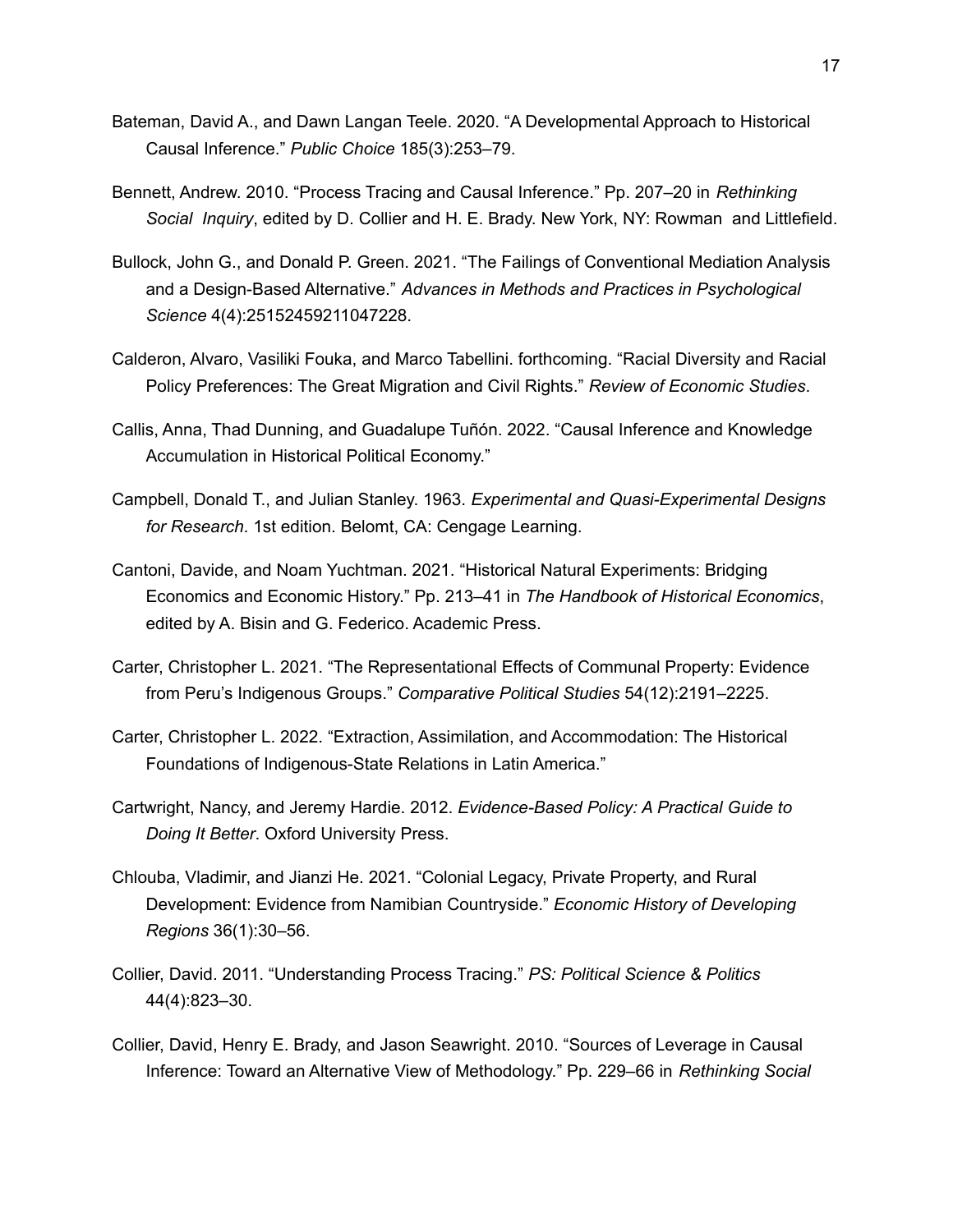*Inquiry: Diverse Tools, Shared Standards*, edited by H. E. Brady and D. Collier. Lanham: Rowman and Littlefield.

- Collier, David, and Gerardo L. Munck. 2022. *Critical Junctures and Historical Legacies: Insights and Methods for Comparative Social Science*. Rowman & Littlefield.
- Dasgupta, Aditya. 2018. "Technological Change and Political Turnover: The Democratizing Effects of the Green Revolution in India." *American Political Science Review* 112(4):918–38.
- Dasgupta, Aditya, and Elena Ruiz Ramirez. 2022. "Explaining Rural Conservatism: Political Consequences of Technological Change in the Great Plains."
- Deaton, Angus. 2010. "Understanding the Mechanisms of Economic Development." *Journal of Economic Perspectives* 24(3):3–16.
- Dell, Melissa. 2010. "The Persistent Effects of Peru's Mining Mita." *Econometrica* 78(6):1863–1903.
- Dell, Melissa, and Benjamin Olken. 2020. "The Development Effects of the Extractive Colonial Economy: The Dutch Cultivation System in Java." *Review of Economic Studies* 87(1):164–203.
- Derenoncourt, Ellora. 2022. "Can You Move to Opportunity? Evidence from the Great Migration." *American Economic Review* 112(2):369–408.
- Diamond, Jared, and James A. Robinson. 2010. *Natural Experiments of History*. edited by J. Diamond. Cambridge, Massachusetts: Belknap Press of Harvard University Press.
- Dunning, Thad. 2012. *Natural Experiments in the Social Sciences: A Design-Based Approach*. Cambridge University Press.
- Dunning, Thad, Guy Grossman, Macartan Humphreys, Susan D. Hyde, Craig McIntosh, and Gareth Nellis. 2019. *Information, Accountability, and Cumulative Learning: Lessons from Metaketa I*. Cambridge University Press.
- Easterly, William, and Ross Levine. 1997. "Africa's Growth Tragedy: Policies and Ethnic Divisions." *The Quarterly Journal of Economics* 112(4):1203–50.
- Eggers, Andrew C., Guadalupe Tuñón, and Alan Dafoe. 2022. "Placebo Tests for Causal Inference."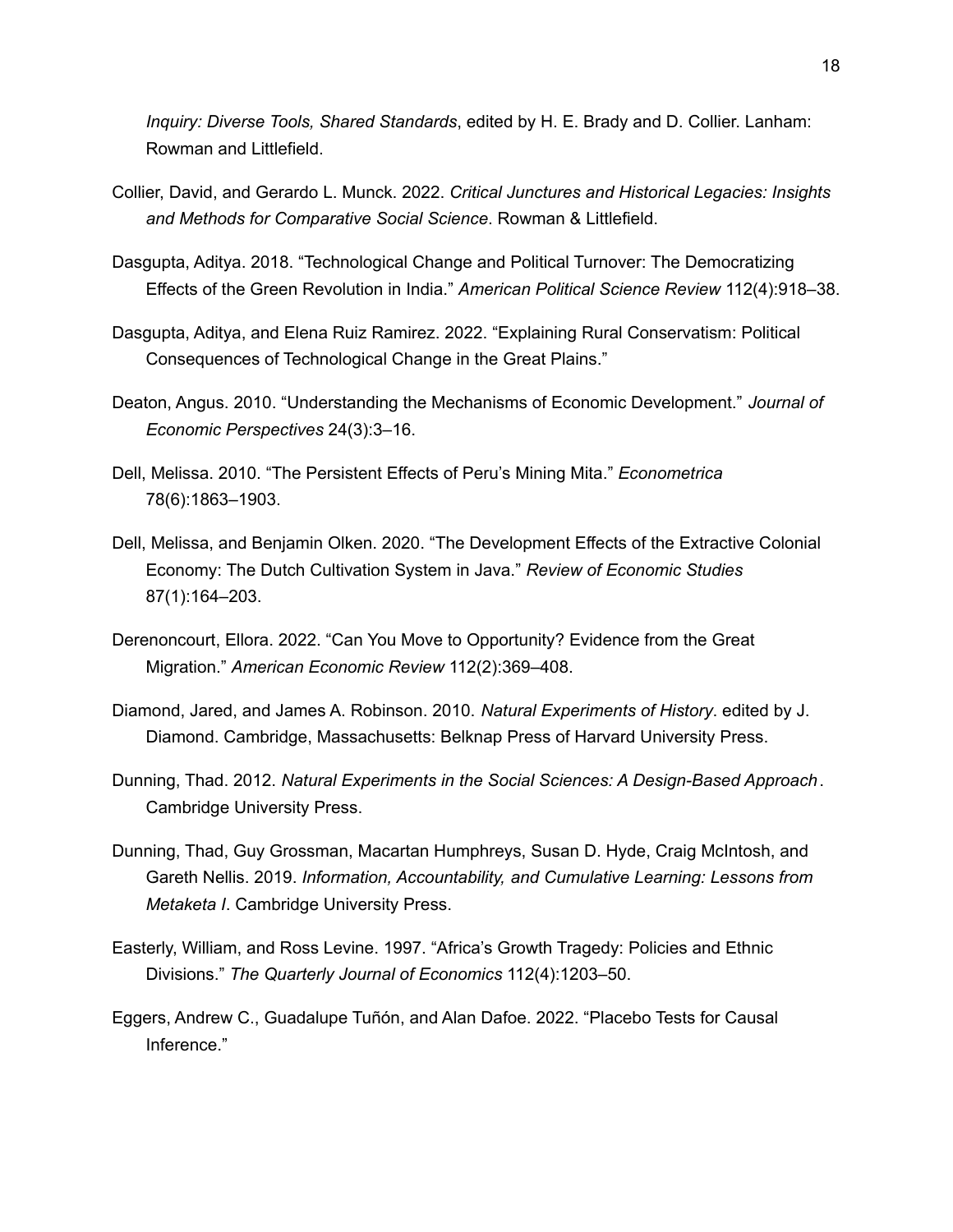- Van Evera, Stephen. 2015. *Guide to Methods for Students of Political Science*. Cornell University Press.
- Feyrer, James, and Bruce Sacerdote. 2009. "Colonialism and Modern Income: Islands as Natural Experiments." *The Review of Economics and Statistics* 91(2):245–62.
- Freedman, David A. 2009. "Statistical Models and Shoe Leather." Pp. 45–62 in *Statistical Models and Causal Inference: A Dialogue with the Social Sciences*, edited by D. Collier, J. S. Sekhon, and P. B. Stark. Cambridge: Cambridge University Press.
- Gailmard, Sean. 2021a. "Theory, History, and Political Economy." *Journal of Historical Political Economy* 1(1):69–104.
- Gailmard, Sean. 2021b. "What Are We Doing in Historical Political Economy?" *Broadstreet*. Retrieved [\(https://broadstreet.blog/2021/01/08/what-are-we-doing-in-historical-political-economy/.\)](https://broadstreet.blog/2021/01/08/what-are-we-doing-in-historical-political-economy/).
- Gailmard, Sean. 2022. "Formal Models in Historical Political Economy." in *The Oxford Handbook of Historical Political Economy*.
- Gallego, Francisco, and Robert Woodberry. 2010. "Christian Missionaries and Education in Former African Colonies: How Competition Mattered." *Journal of African Economies* 19(3):294–329.
- Gerber, Alan S., and Donald P. Green. 2012. *Field Experiments: Design, Analysis, and Interpretation*. Illustrated edition. New York: W. W. Norton & Company.
- Gerber, Alan S., Donald P. Green, and Christopher W. Larimer. 2008. "Social Pressure and Voter Turnout: Evidence from a Large-Scale Field Experiment." *American Political Science Review* 102(1):33–48.
- Glynn, Adam N. 2012. "The Product and Difference Fallacies for Indirect Effects." *American Journal of Political Science* 56(1):257–69.
- Imai, Kosuke, Luke Keele, and Teppei Yamamoto. 2010. "Identification, Inference and Sensitivity Analysis for Causal Mediation Effects." *Statistical Science* 25(1).
- Imbens, Guido W. 2010. "Better LATE Than Nothing: Some Comments on Deaton (2009) and Heckman and Urzua (2009)." *Journal of Economic Literature* 48(2):399–423.
- Iyer, Lakshmi. 2010. "Direct versus Indirect Colonial Rule in India: Long-Term Consequences." *The Review of Economics and Statistics* 92(4):693–713.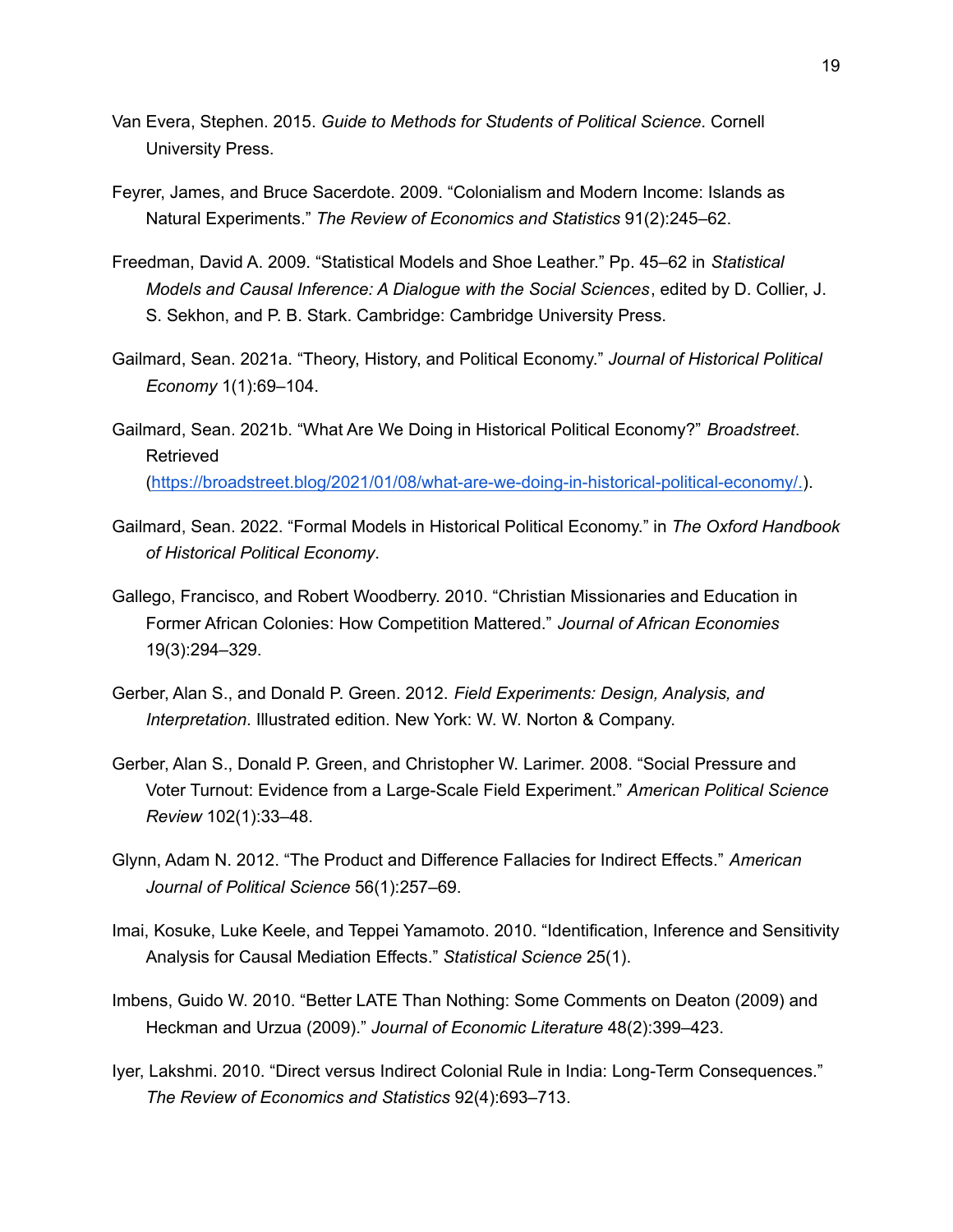- Jedwab, Remi, Felix Meier zu Selhausen, and Alexander Moradi. 2022. "The Economics of Missionary Expansion: Evidence from Africa and Implications for Development." *Journal of Economic Growth*.
- King, Gary, Robert O. Keohane, and Sidney Verba. 1994. *Designing Social Inquiry: Scientific Inference in Qualitative Research*. Princeton, NJ: Princeton University Press.
- Leamer, Edward. 1983. "Let's Take the Con Out of Econometrics." *American Economic Review* 73(1):31–43.
- Lechler, Marie, and Lachlan McNamee. 2018. "Indirect Colonial Rule Undermines Support for Democracy: Evidence From a Natural Experiment in Namibia." *Comparative Political Studies* 51(14):1858–98.
- Lee, Alexander, and Kenneth A. Schultz. 2012. "Comparing British and French Colonial Legacies: A Discontinuity Analysis of Cameroon." *Quarterly Journal of Political Science* 7(4):365–410.
- Lowes, Sara, and Eduardo Montero. 2021. "Concessions, Violence, and Indirect Rule: Evidence from the Congo Free State\*." *The Quarterly Journal of Economics* 136(4):2047–91.
- Mahoney, James. 2003. "Knowledge Accumulation in Comparative Historical Research: The Case of Democracy and Authoritarianism." Pp. 131–74 in *Comparative Historical Analysis in the Social Sciences*, *Cambridge Studies in Comparative Politics*, edited by D. Rueschemeyer and J. Mahoney. Cambridge: Cambridge University Press.
- Mattingly, Daniel C. 2017. "Colonial Legacies and State Institutions in China: Evidence From a Natural Experiment." *Comparative Political Studies* 50(4):434–63.
- McNamee, Lachlan. 2019. "Indirect Colonial Rule and the Salience of Ethnicity." *World Development* 122:142–56.
- North, Douglass C., and Barry R. Weingast. 1989. "Constitutions and Commitment: The Evolution of Institutions Governing Public Choice in Seventeenth-Century England." *The Journal of Economic History* 49(4):803–32.
- Nunn, Nathan. 2008. "The Long Term Effects of Africa's Slave Trades." *Quarterly Journal of Economics* 123(1):139–76.
- Nunn, Nathan. 2014. "Gender and Missionary Influence in Colonial Africa." Pp. 489–512 in *Africa's Development in Historical Perspective*, edited by E. Akyeampong, R. H. Bates, N. Nunn, and J. A. Robinson. New York, NY: Cambridge University Press.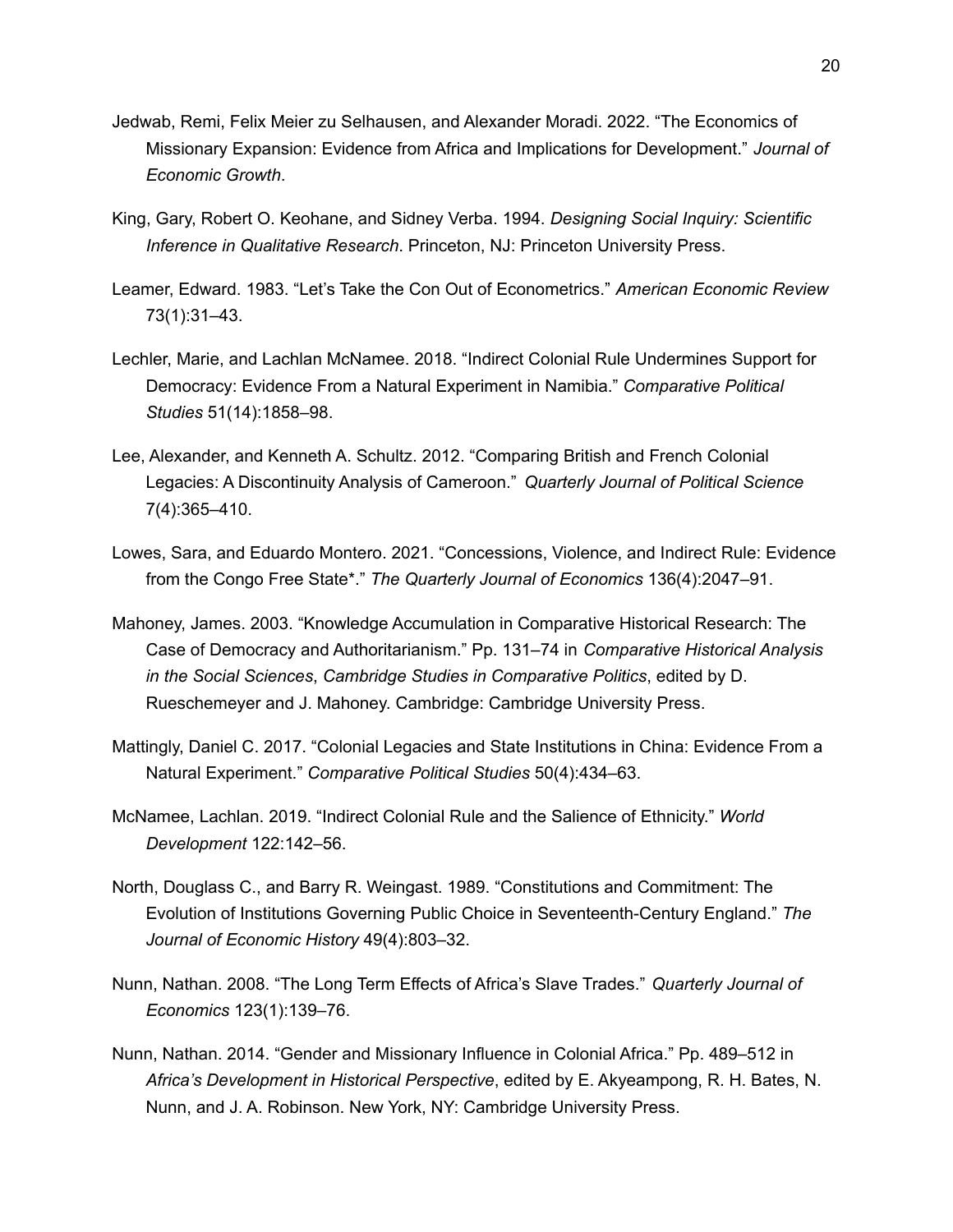- Nunn, Nathan, and Leonard Wantchekon. 2011. "The Slave Trade and the Origins of Mistrust in Africa." *American Economic Review* 101(7):3221–52.
- Pincus, Steve, and James A. Robinson. 2014. *Institutions, Property Rights, and Economic Growth: The Legacy of Douglass North*. New York: Cambridge University Press.
- Rozenas, Arturas. 2021. "History and Theory in Historical Political Economy." *Broadstreet*. Retrieved [\(https://broadstreet.blog/2021/11/12/history-and-theory-in-historical-political-economy/\)](https://broadstreet.blog/2021/11/12/history-and-theory-in-historical-political-economy/).
- Stasavage, David. 2002. "Credible Commitment in Early Modern Europe: North and Weingast Revisited." *The Journal of Law, Economics, and Organization* 18(1):155–86.
- Stasavage, David. 2007. "Partisan Politics and Public Debt: The Importance of the 'Whig Supremacy' for Britain's Financial Revolution." *European Review of Economic History* 11(1):123–53.
- Valencia Caicedo, Felipe. 2019. "The Mission: Human Capital Transmission, Economic Persistence, and Culture in South America." *The Quarterly Journal of Economics* 134(1):507–56.
- Valencia Caicedo, Felipe. 2021. "Historical Econometrics: Instrumental Variables and Regression Discontinuity Designs." Pp. 179–211 in *The Handbook of Historical Economics*, edited by A. Bisin and G. Federico. Academic Press.
- Waldinger, Maria. 2017. "The Long-Run Effects of Missionary Orders in Mexico." *Journal of Development Economics* 127:355–78.
- Waldner, David. 2016. "Invariant Causal Mechanisms." *Qualitative & Multi-Method Research* 14(1):28–34.
- Wantchekon, Leonard, Marko Klašnja, and Natalija Novta. 2015. "Education and Human Capital Externalities: Evidence from Colonial Benin." *The Quarterly Journal of Economics* 130(2):703–57.
- Whatley, Warren, and Rob Gillezeau. 2011. "The Impact of the Transatlantic Slave Trade on Ethnic Stratification in Africa." *American Economic Review* 101(3):571–76.
- Wilfahrt, Martha. 2021. *Precolonial Legacies in Postcolonial Politics: Representation and Redistribution in Decentralized West Africa*. Cambridge University Press.